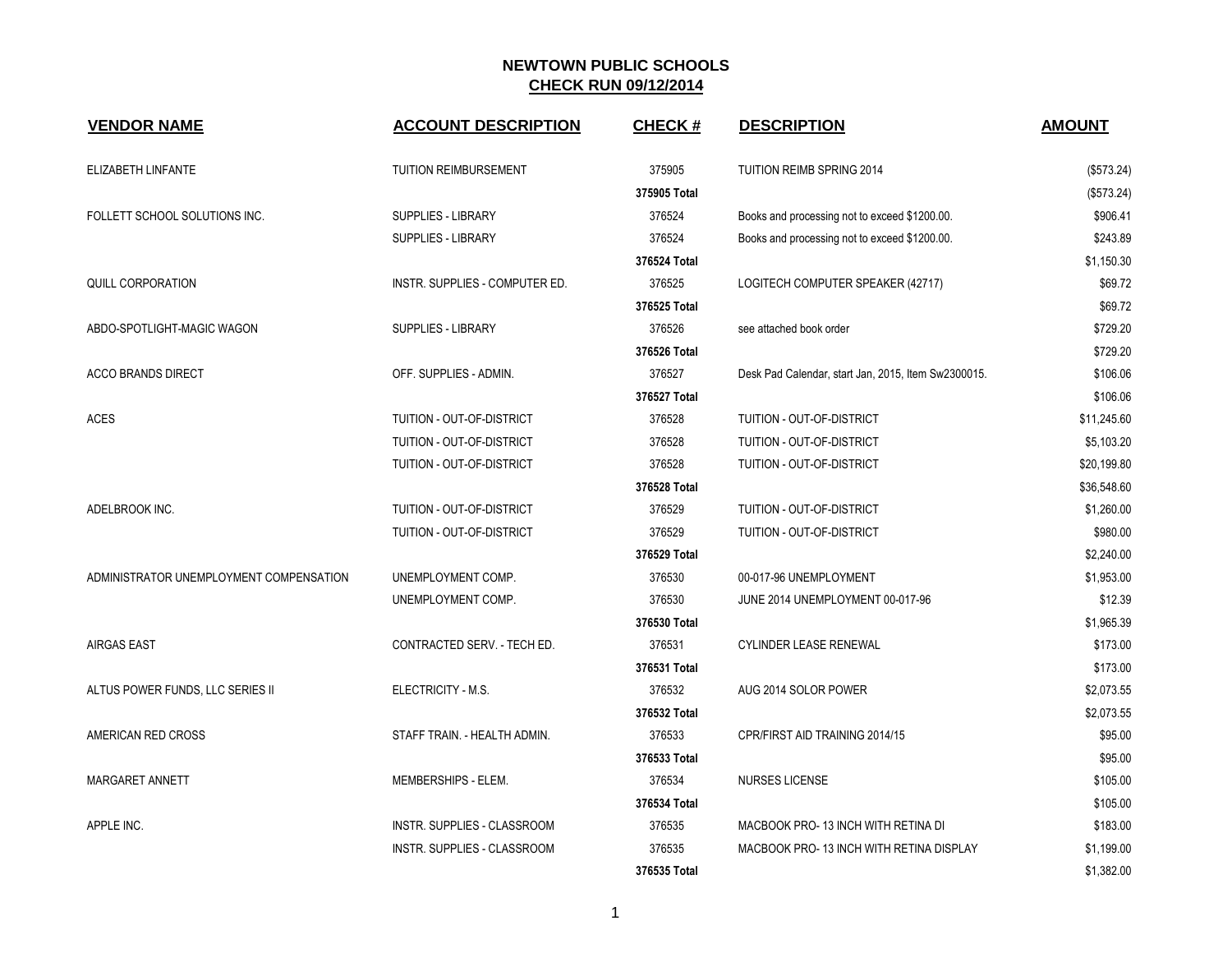| <b>VENDOR NAME</b>                     | <b>ACCOUNT DESCRIPTION</b>      | <b>CHECK#</b> | <b>DESCRIPTION</b>                              | <b>AMOUNT</b> |
|----------------------------------------|---------------------------------|---------------|-------------------------------------------------|---------------|
| AQUARION WATER COMPANY OF CT           | WATER - H.                      | 376536        | WATER 200332183                                 | \$260.73      |
|                                        | WATER - M.G.                    | 376536        | WATER 200331002                                 | \$300.35      |
|                                        | WATER - M.S.                    | 376536        | WATER 200330637                                 | \$390.91      |
|                                        | WATER - H.S.                    | 376536        | WATER 200328870                                 | \$2,463.17    |
|                                        | WATER - H.S.                    | 376536        | WATER 200328345                                 | \$3,244.25    |
|                                        |                                 | 376536 Total  |                                                 | \$6,659.41    |
| ASCOM HASLER/GE CAP PROG               | EQUIP RENTAL - ADMIN.           | 376537        | LEASE FOR FOLDING MACH 2014/15                  | \$158.47      |
|                                        | EQUIP RENTAL - ADMIN.           | 376537        | LEASE FOR FOLDING MACH 2014/15                  | \$62.24       |
|                                        |                                 | 376537 Total  |                                                 | \$220.71      |
| ASSOCIATION FOR MIDDLE LEVEL EDUCATION | MEMBERSHIPS - ADMIN.            | 376538        | Institutional membership for AMLE.              | \$199.99      |
|                                        |                                 | 376538 Total  |                                                 | \$199.99      |
| AT&T                                   | <b>TELEPHONE &amp; CABLE</b>    | 376539        | <b>SERVCES 2014/15</b>                          | \$83.03       |
|                                        |                                 | 376539 Total  |                                                 | \$83.03       |
| ATRION NETWORKING CORPORATION          | INSTR. SUPPLIES - INFO. TECH.   | 376540        | Wall mount for Cisco 7800 Series CP-7800-WMK    | \$90.61       |
|                                        |                                 | 376540 Total  |                                                 | \$90.61       |
| <b>B&amp;H PHOTO-VIDEO</b>             | REPAIRS - INFO. TECH.           | 376541        | Seal- OLM-2 lavaliere microphone with connector | \$239.90      |
|                                        |                                 | 376541 Total  |                                                 | \$239.90      |
| BAILEY POTTERY EQUIPMENT CORP.         | <b>INSTR. SUPPLIES - ART</b>    | 376542        | CERAMICS-STONEWARE-SPONGES                      | \$1,450.05    |
|                                        |                                 | 376542 Total  |                                                 | \$1,450.05    |
| <b>JESSE BAILEY</b>                    | STAFF TRAIN. - B&G ADMIN.       | 376543        | CT. ELEC LICENSE                                | \$150.00      |
|                                        |                                 | 376543 Total  |                                                 | \$150.00      |
| <b>BERKSHIRE MOTORS</b>                | <b>REPAIRS - CAFETERIA</b>      | 376544        | <b>COOL LINES TRANSMISSION</b>                  | \$370.00      |
|                                        |                                 | 376544 Total  |                                                 | \$370.00      |
| BERKSHIRE SEPTIC & PORTABLE TOILET     | <b>EQUIP RENTAL - SPORTS</b>    | 376545        | RENTAL OF PORT O POTTY                          | \$240.00      |
|                                        |                                 | 376545 Total  |                                                 | \$240.00      |
| RONALD J. BIENKOWSKI                   | STAFF TRAVEL - BUS. SERV.       | 376546        | SEPT 2014 MONTHLEY EXPENSE & TRAVEL             | \$300.00      |
|                                        |                                 | 376546 Total  |                                                 | \$300.00      |
| <b>BLANCHETTE SPORTING GOODS</b>       | <b>INSTR. SUPPLIES - SPORTS</b> | 376547        | 15 GEST GAMES STAMPED FOOTBALLS                 | \$1,140.00    |
|                                        |                                 | 376547 Total  |                                                 | \$1,140.00    |
| KAREN R. VIOLETTE BLASKO               | <b>TEXTBOOKS - READING</b>      | 376548        | <b>BOOKS FOR THE CLASSROOM</b>                  | \$38.39       |
|                                        |                                 | 376548 Total  |                                                 | \$38.39       |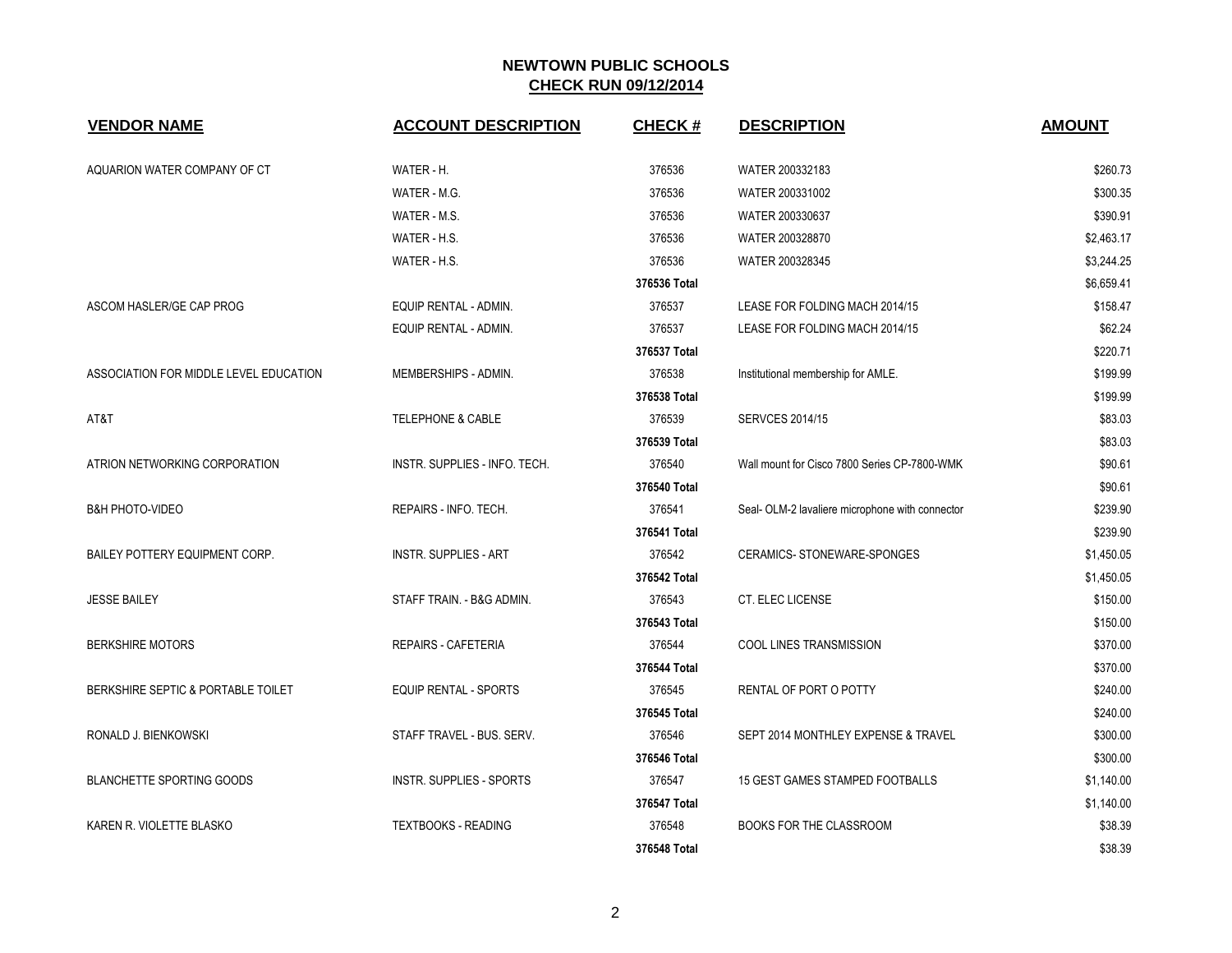| <b>VENDOR NAME</b>                 | <b>ACCOUNT DESCRIPTION</b>       | <b>CHECK#</b> | <b>DESCRIPTION</b>                                              | <b>AMOUNT</b> |
|------------------------------------|----------------------------------|---------------|-----------------------------------------------------------------|---------------|
| <b>BLICK ART MATERIALS</b>         | <b>INSTR. SUPPLIES - ART</b>     | 376549        | Items per attached order. Free ship                             | \$1,164.16    |
|                                    | <b>INSTR. SUPPLIES - SCIENCE</b> | 376549        | 21220-0200 200 PACK FINE POINT                                  | \$63.90       |
|                                    |                                  | 376549 Total  |                                                                 | \$1,228.06    |
| THE BOOKSOURCE                     | TEXTBOOKS - CLASSROOM            | 376550        | The Calder Game by Blue Ballet # 9780439852081-P                | \$23.96       |
|                                    |                                  | 376550 Total  |                                                                 | \$23.96       |
| BUG BUSTER INC.                    | <b>B&amp;G CONTRACTED SERV.</b>  | 376551        | MONTHLY PEST CONTROL - ALL SCHOOLS (2014-2015)                  | \$77.89       |
|                                    | <b>B&amp;G CONTRACTED SERV.</b>  | 376551        | MONTHLY PEST CONTROL - ALL SCHOOLS (2014-2015)                  | \$79.23       |
|                                    | <b>B&amp;G CONTRACTED SERV.</b>  | 376551        | MONTHLY PEST CONTROL - ALL SCHOOLS (2014-2015)                  | \$79.23       |
|                                    | <b>B&amp;G CONTRACTED SERV.</b>  | 376551        | MONTHLY PEST CONTROL - ALL SCHOOLS (2014-2015)                  | \$77.89       |
|                                    | <b>B&amp;G CONTRACTED SERV.</b>  | 376551        | MONTHLY PEST CONTROL - ALL SCHOOLS (2014-2015)                  | \$80.11       |
|                                    | <b>B&amp;G CONTRACTED SERV.</b>  | 376551        | MONTHLY PEST CONTROL - ALL SCHOOLS (2014-2015)                  | \$80.11       |
|                                    | <b>B&amp;G CONTRACTED SERV.</b>  | 376551        | MONTHLY PEST CONTROL - ALL SCHOOLS (2014-2015)                  | \$86.27       |
|                                    |                                  | 376551 Total  |                                                                 | \$560.73      |
| C-CO TECHNOLOGY INC.               | CONTRACTED SERV. - LIBRARY       | 376552        | Network drop to wifi copier/printer in LMC.                     | \$200.00      |
|                                    | CONTRACTED SERV. - INFO. TECH.   | 376552        | Furnish and install cat 6 - NHS12 C081, 14 C080, 2 B233, Runn a | \$4,380.00    |
|                                    | CONTRACTED SERV. - INFO. TECH.   | 376552        | Cabling service at RIS for completion of VOIP phone install     | \$4,204.00    |
|                                    |                                  | 376552 Total  |                                                                 | \$8,784.00    |
| CANON FINANCIAL SERVICES INC       | COPIER RENTAL - CLASSROOM        | 376553        | 4 QTR OF COPIER CONTRACT 2014/15                                | \$2,682.18    |
|                                    | COPIER RENTAL - CLASSROOM        | 376553        | 4 QTR OF COPIER CONTRACT 2014/15                                | \$4,224.97    |
|                                    | COPIER RENTAL - CLASSROOM        | 376553        | 4 QTR OF COPIER CONTRACT 2014/15                                | \$3,108.93    |
|                                    | COPIER RENTAL - CLASSROOM        | 376553        | 4 QTR OF COPIER CONTRACT 2014/15                                | \$2,676.91    |
|                                    | COPIER RENTAL - CLASSROOM        | 376553        | 4 QTR OF COPIER CONTRACT 2014/15                                | \$6,085.28    |
|                                    | COPIER RENTAL - CLASSROOM        | 376553        | 4 QTR OF COPIER CONTRACT 2014/15                                | \$7,633.34    |
|                                    | COPIER RENTAL - CLASSROOM        | 376553        | 4 QTR OF COPIER CONTRACT 2014/15                                | \$15,136.88   |
|                                    | COPIER RENTAL - BUS. SERV.       | 376553        | 4 QTR OF COPIER CONTRACT 2014/15                                | \$9,416.51    |
|                                    |                                  | 376553 Total  |                                                                 | \$50,965.00   |
| ROSEANN CAPANNA-HODGE, LLC         | PROF. SERV. - PSYCH/MED. EVAL.   | 376554        | PROF. SERV. - PSYCH/MED. EVAL.                                  | \$5,900.00    |
|                                    |                                  | 376554 Total  |                                                                 | \$5,900.00    |
| CAROLINA BIOLOGICAL SUPPLY COMPANY | INSTR. SUPPLIES - CLASSROOM      | 376555        | Painted Lady 5 Larve # 144007                                   | \$172.88      |
|                                    | INSTR. SUPPLIES - CLASSROOM      | 376555        | Potting Soil #CG-97-2832                                        | \$47.25       |
|                                    | INSTR. SUPPLIES - CLASSROOM      | 376555        | Screens #CG-97-2831                                             | \$24.24       |
|                                    | INSTR. SUPPLIES - CLASSROOM      | 376555        | alfalfa seeds # CG-97-2836                                      | \$5.40        |
|                                    |                                  |               |                                                                 |               |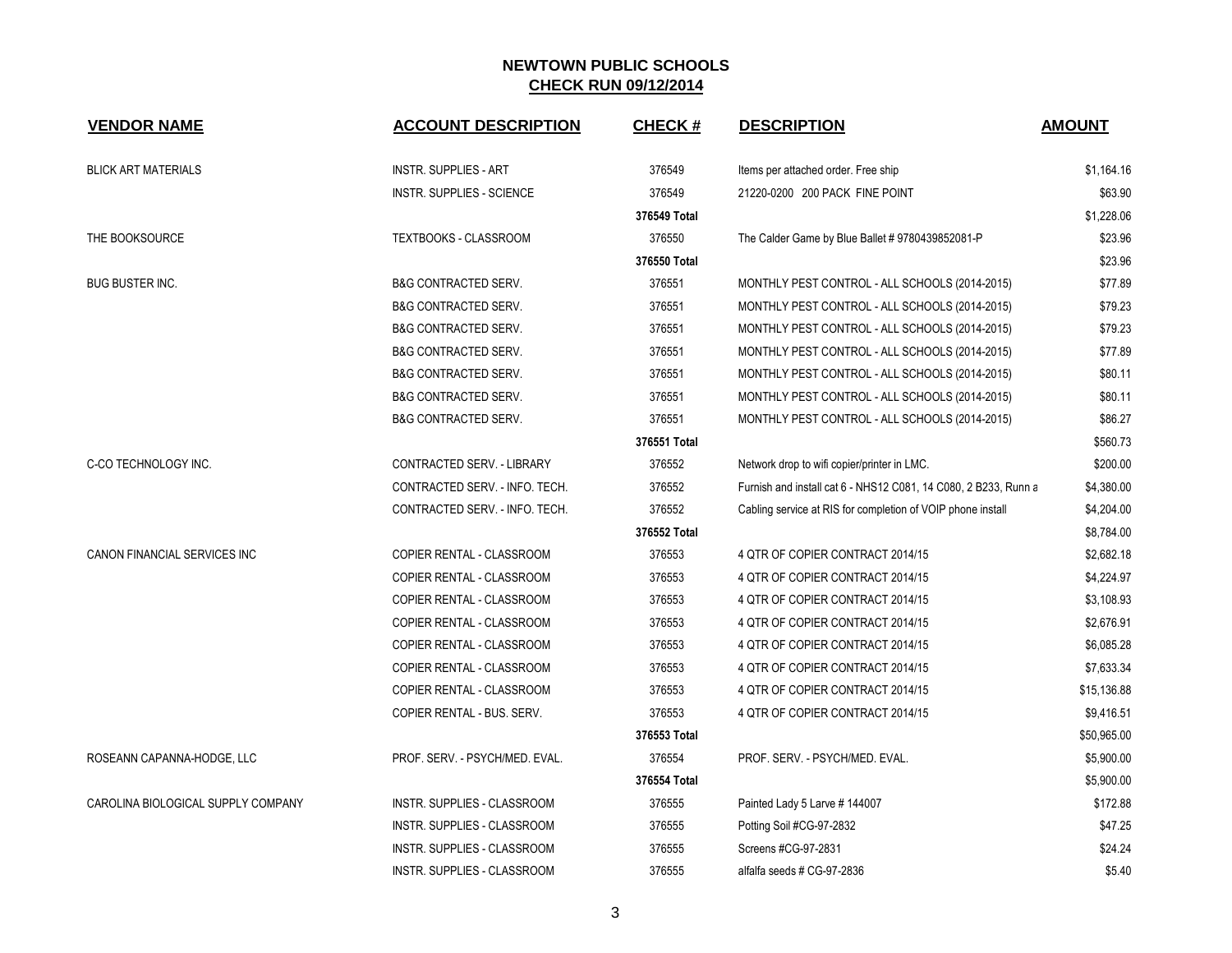| <b>VENDOR NAME</b>                 | <b>ACCOUNT DESCRIPTION</b>         | <b>CHECK#</b> | <b>DESCRIPTION</b>                                       | <b>AMOUNT</b> |
|------------------------------------|------------------------------------|---------------|----------------------------------------------------------|---------------|
| CAROLINA BIOLOGICAL SUPPLY COMPANY | INSTR. SUPPLIES - CLASSROOM        | 376555        | mustard seed # CG-97-2838                                | \$5.40        |
|                                    | INSTR. SUPPLIES - CLASSROOM        | 376555        | rye seeds # CG-97-2834                                   | \$5.40        |
|                                    | INSTR. SUPPLIES - CLASSROOM        | 376555        | Packing Tape 2 in roll # CG-97-1238                      | \$12.84       |
|                                    | INSTR. SUPPLIES - CLASSROOM        | 376555        | shipping                                                 | \$27.81       |
|                                    | <b>INSTR. SUPPLIES - SCIENCE</b>   | 376555        | SEE ATTACHED - KAROLYN - APES ORDER                      | \$816.84      |
|                                    | INSTR. SUPPLIES - SCIENCE          | 376555        | SEE ATTACHED - KAROLYN - APES ORDER                      | \$9.40        |
|                                    | <b>INSTR. SUPPLIES - SCIENCE</b>   | 376555        | SEE ATTACHED BERECHID (JULY 2014)                        | \$111.49      |
|                                    |                                    | 376555 Total  |                                                          | \$1,238.95    |
| CASCADE SCHOOL SUPPLIES INC.       | INSTR. SUPPLIES - CLASSROOM        | 376556        | black 1/4 plastic binding combs # 22096                  | \$21.45       |
|                                    | INSTR. SUPPLIES - CLASSROOM        | 376556        | black 1/2 plastic binding combs #22105                   | \$89.38       |
|                                    | INSTR. SUPPLIES - CLASSROOM        | 376556        | black 5/16 plastic binding combs # 22099                 | \$23.11       |
|                                    | INSTR. SUPPLIES - CLASSROOM        | 376556        | black 3/8 plastic binding combs # 22102-no shipping      | \$25.61       |
|                                    |                                    | 376556 Total  |                                                          | \$159.55      |
| <b>CCM SERVICES LLC</b>            | ELECTRICITY - H.S.                 | 376557        | <b>BROKERAGE FEE AUG 2014</b>                            | \$1,109.00    |
|                                    |                                    | 376557 Total  |                                                          | \$1,109.00    |
| <b>CES</b>                         | TUITION - OUT-OF-DISTRICT REG. ED. | 376558        | CENTER FOR ARTS 2015 TUITION                             | \$18,800.00   |
|                                    |                                    | 376558 Total  |                                                          | \$18,800.00   |
|                                    | STAFF TRAIN. - PUPIL SERV.         | 376559        | ADOS 2 COMPREHENSIVE TRAINING                            | \$600.00      |
|                                    |                                    | 376559 Total  |                                                          | \$600.00      |
| CHARTER COMMUNICATIONS             | <b>TELEPHONE &amp; CABLE</b>       | 376560        | <b>SERIVCES 2014/15</b>                                  | \$2,444.79    |
|                                    |                                    | 376560 Total  |                                                          | \$2,444.79    |
| CLASSROOM DIRECT/SCHOOL SPECIALTY  | <b>INSTR. SUPPLIES - READING</b>   | 376561        | Spectra Art Kraft Duo Finish paper rolls - Black         | \$94.94       |
|                                    | INSTR. SUPPLIES - CLASSROOM        | 376561        | Leatherette 2- pocket folders - red - 9 084883-422       | \$101.64      |
|                                    | INSTR. SUPPLIES - CLASSROOM        | 376561        | Leatherette 2-pocket folders - Lt Blue - 9 084884-422    | \$84.70       |
|                                    | INSTR. SUPPLIES - CLASSROOM        | 376561        | Leatherette 2-pocket folders - Green 9 084882-422        | \$254.10      |
|                                    | INSTR. SUPPLIES - CLASSROOM        | 376561        | Spectra Art Kraft Duo Finish Paper Rolls -Flame Red      | \$145.94      |
|                                    | INSTR. SUPPLIES - CLASSROOM        | 376561        | Spectra Aartkraft duo finish paper rolls - Canary Yellow | \$121.94      |
|                                    | INSTR. SUPPLIES - CLASSROOM        | 376561        | Spectra Art Kraft duo finish paper rolls - Orange        | \$132.94      |
|                                    | INSTR. SUPPLIES - CLASSROOM        | 376561        | Spectra Art Kraft Duo Finish paper rolls - Brown         | \$52.87       |
|                                    | INSTR. SUPPLIES - CLASSROOM        | 376561        | Spectra Art Kraft Duo Finish paper rolls - White-        | \$99.74       |
|                                    | INSTR. SUPPLIES - CLASSROOM        | 376561        | Marbel composition books -36 pages                       | \$616.00      |
|                                    | INSTR. SUPPLIES - CLASSROOM        | 376561        | Stitched cover composition books - 36 paes               | \$1,176.00    |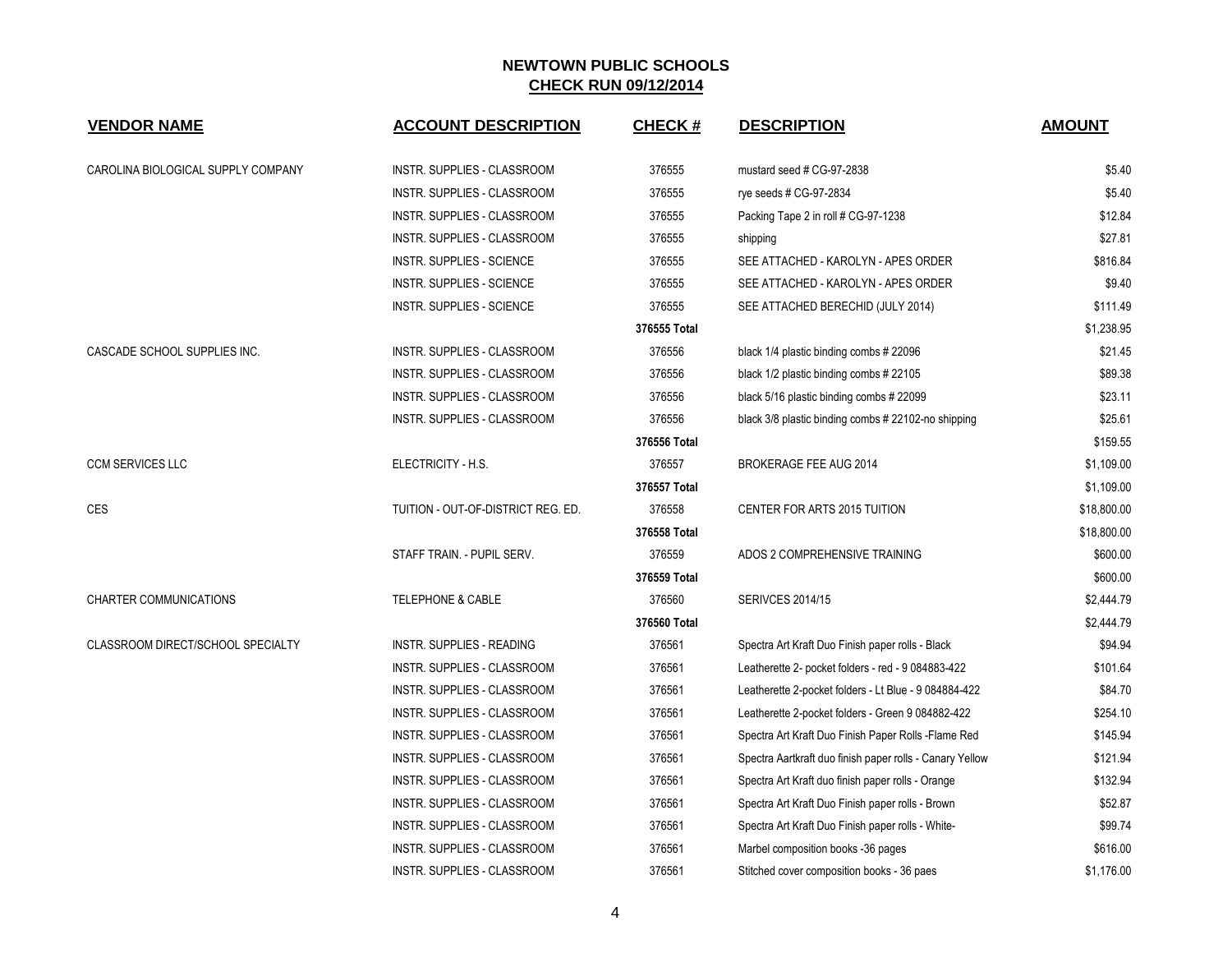| <b>VENDOR NAME</b>                   | <b>ACCOUNT DESCRIPTION</b>        | <b>CHECK#</b> | <b>DESCRIPTION</b>                                  | <b>AMOUNT</b> |
|--------------------------------------|-----------------------------------|---------------|-----------------------------------------------------|---------------|
| CLASSROOM DIRECT/SCHOOL SPECIALTY    | <b>INSTR. SUPPLIES - MATH</b>     | 376561        | CLEAR BIN WITH LID                                  | \$52.44       |
|                                      | <b>INSTR. SUPPLIES - MATH</b>     | 376561        | <b>STENO PADS</b>                                   | \$8.70        |
|                                      | <b>INSTR. SUPPLIES - MATH</b>     | 376561        | <b>WIRELESS MOUSE</b>                               | \$113.35      |
|                                      | <b>INSTR. SUPPLIES - MATH</b>     | 376561        | <b>DISINFECTING WIPES</b>                           | \$381.70      |
|                                      |                                   | 376561 Total  |                                                     | \$3,437.00    |
| CONN LIBRARY CONSORTIUM              | <b>CONTRACTED SERV. - LIBRARY</b> | 376562        | 1 year renewal subscription to Novelist K-8 online  | \$231.75      |
|                                      |                                   | 376562 Total  |                                                     | \$231.75      |
| <b>CONN STATE LIBRARY</b>            | <b>SUPPLIES - LIBRARY</b>         | 376563        | Cat Express service and request Participation       | \$369.69      |
|                                      |                                   | 376563 Total  |                                                     | \$369.69      |
| CONNCASE                             | MEMBERSHIPS - PUPIL SERV.         | 376564        | <b>REGISTRATION FOR CONNCASE</b>                    | \$185.00      |
|                                      |                                   | 376564 Total  |                                                     | \$185.00      |
| <b>CONNECTICUT LIGHT &amp; POWER</b> | ELECTRICITY - S.H.                | 376565        | ELEC 51922733035                                    | \$69.05       |
|                                      | ELECTRICITY - RIS.                | 376565        | ELEC 51324453075                                    | \$10,726.14   |
|                                      | ELECTRICITY - M.S.                | 376565        | ELEC 51352546030                                    | \$216.55      |
|                                      | ELECTRICITY - H.S.                | 376565        | ELEC 51356633040                                    | \$84.26       |
|                                      | ELECTRICITY - H.S.                | 376565        | ELEC 51418253076                                    | \$24,105.36   |
|                                      |                                   | 376565 Total  |                                                     | \$35,201.36   |
| <b>JENNA CONNORS</b>                 | MEMBERSHIPS - CLASSROOM           | 376566        | <b>NCTM MEMBERSHIP</b>                              | \$87.00       |
|                                      |                                   | 376566 Total  |                                                     | \$87.00       |
| <b>CONSUMER REPORTS</b>              | INSTR. SUPPLIES - FAMILY SCI.     | 376567        | Subscription renewal for Consumer Reports           | \$29.00       |
|                                      |                                   | 376567 Total  |                                                     | \$29.00       |
| <b>CRYSTAL ROCK</b>                  | INSTR. SUPPLIES - CLASSROOM       | 376568        | Delivery of 15 5-gallon Water Bottles, per month    | \$60.00       |
|                                      | INSTR. SUPPLIES - CLASSROOM       | 376568        | Ten months rental of water cooler/heated            | \$6.00        |
|                                      |                                   | 376568 Total  |                                                     | \$66.00       |
| <b>CURRICULUM ASSOCIATES LLC</b>     | <b>TEXTBOOKS - CLASSROOM</b>      | 376569        | Quick Word-Every Day Writers # WS 132               | \$111.30      |
|                                      | TEXTBOOKS - CLASSROOM             | 376569        | Quick Work Handbook for Practical Writing #WS 10402 | \$109.85      |
|                                      | <b>TEXTBOOKS - CLASSROOM</b>      | 376569        | Quick Word Handbook for Practical Writing #WS 10402 | \$169.00      |
|                                      | TEXTBOOKS - CLASSROOM             | 376569        | shipping                                            | \$46.82       |
|                                      | INSTR. SUPPLIES - CLASSROOM       | 376569        | Quick Work Handbooks, Order # WS 132                | \$143.10      |
|                                      | INSTR. SUPPLIES - CLASSROOM       | 376569        | Shipping and Handling charges                       | \$17.17       |
|                                      |                                   | 376569 Total  |                                                     | \$597.24      |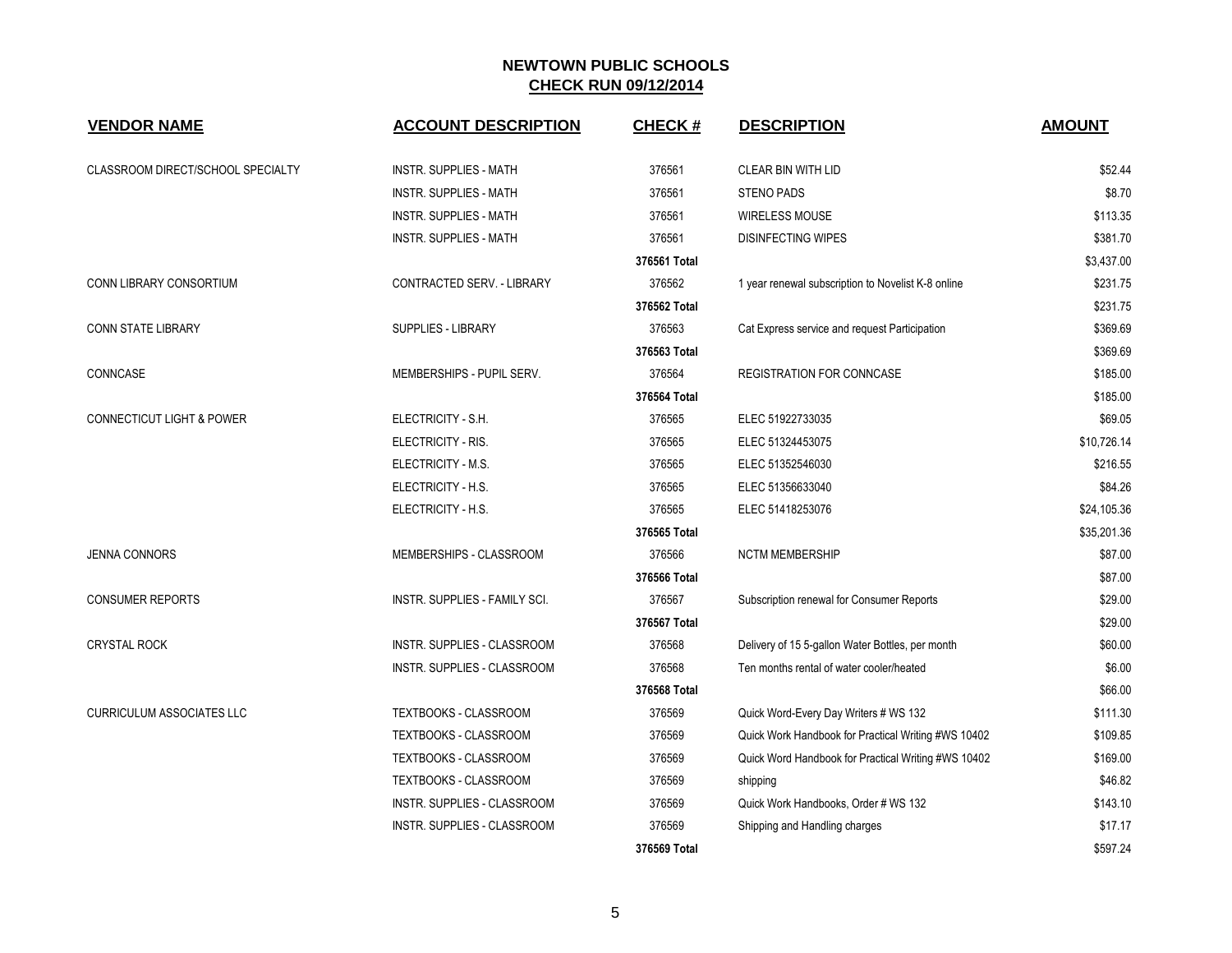| <b>VENDOR NAME</b>             | <b>ACCOUNT DESCRIPTION</b>         | <b>CHECK#</b> | <b>DESCRIPTION</b>                                     | <b>AMOUNT</b> |
|--------------------------------|------------------------------------|---------------|--------------------------------------------------------|---------------|
| CUTTING EDGE HOME SERVICES LLC | <b>B&amp;G CONTRACTED SERV.</b>    | 376570        | <b>WEEKLY GRASS CUTTING - RIS</b>                      | \$270.00      |
|                                |                                    | 376570 Total  |                                                        | \$270.00      |
| <b>DELTA EDUCATION</b>         | <b>INSTR. SUPPLIES - CLASSROOM</b> | 376571        | Shadows Complete Kit # WW738-6003                      | \$429.00      |
|                                | INSTR. SUPPLIES - CLASSROOM        | 376571        | shipping                                               | \$51.48       |
|                                |                                    | 376571 Total  |                                                        | \$480.48      |
| DEMCO INC                      | <b>INSTR. SUPPLIES - ENGLISH</b>   | 376572        | LUXOR CART WE 14160490 24X18X3 3 TUB SHELVES           | \$153.00      |
|                                | <b>INSTR. SUPPLIES - ENGLISH</b>   | 376572        | <b>SHIPPING</b>                                        | \$35.94       |
|                                | SUPPLIES - LIBRARY                 | 376572        | 2 boxes of two roll each 27 in. 3-mil laminate.        | \$237.79      |
|                                | SUPPLIES - LIBRARY                 | 376572        | 6 Secure gard flex lock magazine covers                | \$78.43       |
|                                |                                    | 376572 Total  |                                                        | \$505.16      |
| <b>DIANE DENNIS</b>            | INSTR. SUPPLIES - CLASSROOM        | 376573        | NOTEBOOKS FOR WORDS THEIR WAY                          | \$38.00       |
|                                |                                    | 376573 Total  |                                                        | \$38.00       |
| DEVEREUX CONNECTICUT           | TUITION - OUT-OF-DISTRICT          | 376574        | TUITION - OUT-OF-DISTRICT                              | \$4,830.00    |
|                                |                                    | 376574 Total  |                                                        | \$4,830.00    |
| DHARMA TRADING CO.             | <b>INSTR. SUPPLIES - SCIENCE</b>   | 376575        | <b>SEE ATTACHED</b>                                    | \$214.11      |
|                                |                                    | 376575 Total  |                                                        | \$214.11      |
| <b>CANDACE DIETTER</b>         | STUDENT TRAVEL - WORLD LANG.       | 376576        | <b>BREAKFAST FOR STAFF</b>                             | \$98.52       |
|                                | STUDENT TRAVEL - SOC. STUDIES      | 376576        | <b>BREAKFAST FOR STAFF</b>                             | \$98.51       |
| CANDACE DIETTER                | INSTR. SUPPLIES - SOC. STUDIES     | 376576        | 20 NOTEPADS                                            | \$113.80      |
|                                |                                    | 376576 Total  |                                                        | \$310.83      |
| <b>DIRECT ENERGY BUSINESS</b>  | ELECTRICITY - H.                   | 376577        | ELEC 1130804                                           | \$1,789.98    |
|                                | ELECTRICITY - S.H.                 | 376577        | ELEC 1130819                                           | \$7.78        |
|                                | ELECTRICITY - S.H.                 | 376577        | ELEC 1130820                                           | \$32.79       |
|                                | ELECTRICITY - M.G.                 | 376577        | ELEC 1130806                                           | \$1,298.98    |
|                                | ELECTRICITY - M.G.                 | 376577        | ELEC 1130805                                           | \$21.86       |
|                                | ELECTRICITY - RIS.                 | 376577        | ELEC 1130809                                           | \$13,348.15   |
|                                | ELECTRICITY - H.S.                 | 376577        | ELEC 1130807                                           | \$1.55        |
|                                | ELECTRICITY - H.S.                 | 376577        | ELEC 1130810                                           | \$26.73       |
|                                |                                    | 376577 Total  |                                                        | \$16,527.82   |
| <b>DISCOVERY EDUCATION</b>     | CONTRACTED SERV. - LIBRARY         | 376578        | Discovery Education streaming K-8 license-no shipping. | \$1,600.00    |
|                                |                                    | 376578 Total  |                                                        | \$1,600.00    |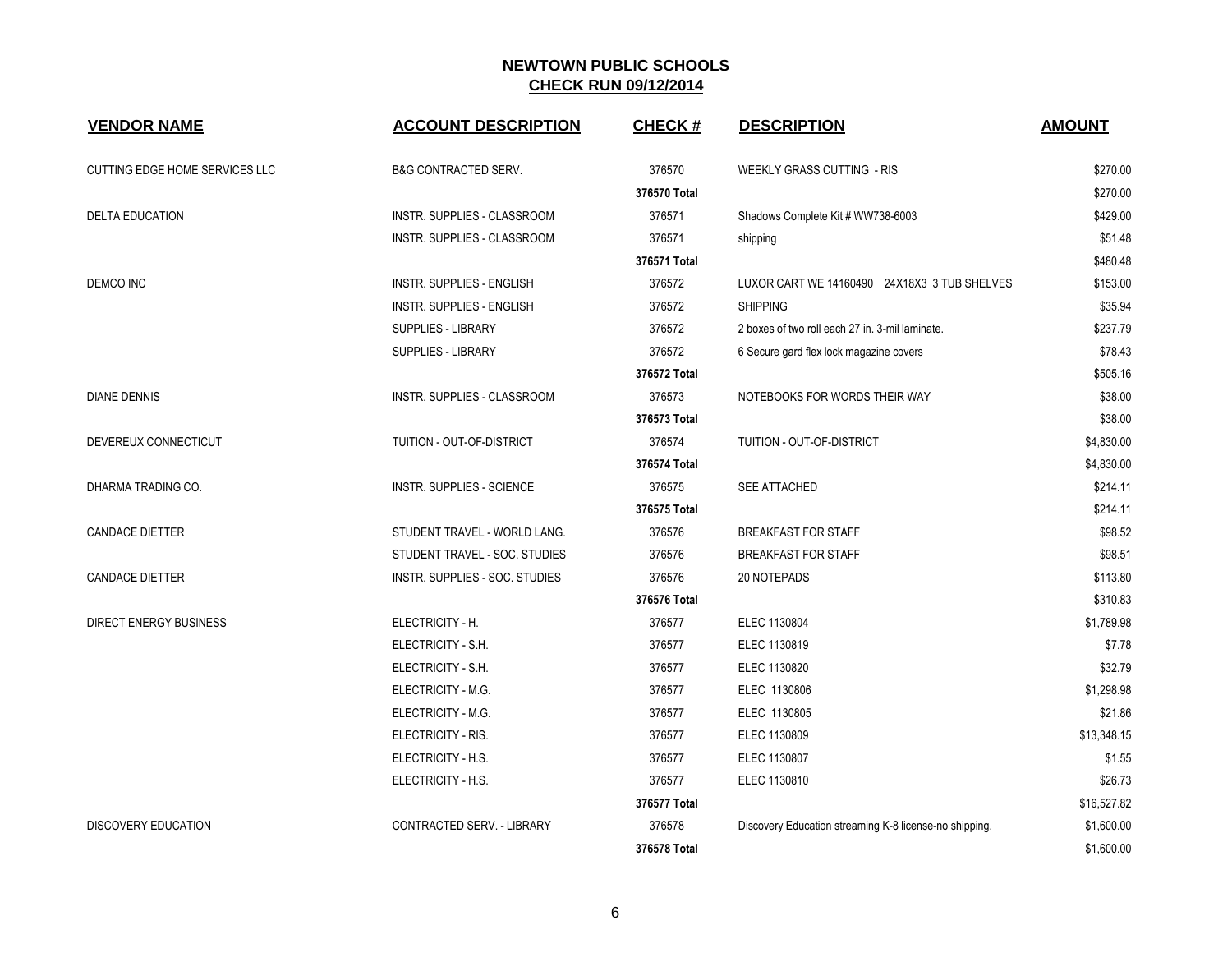| <b>VENDOR NAME</b>            | <b>ACCOUNT DESCRIPTION</b>         | <b>CHECK#</b> | <b>DESCRIPTION</b>                           | <b>AMOUNT</b> |
|-------------------------------|------------------------------------|---------------|----------------------------------------------|---------------|
| <b>EBSCO</b>                  | CONTRACTED SERV. - LIBRARY         | 376579        | subscriptions to magazines-no shipping       | \$847.79      |
|                               |                                    | 376579 Total  |                                              | \$847.79      |
| <b>EDUCATION WEEK</b>         | STAFF TRAIN. - ADMIN.              | 376580        | Subscription for Kathleen Gombos-no shipping | \$39.00       |
|                               |                                    | 376580 Total  |                                              | \$39.00       |
| EPS LITERACY & INTERVENTION   | TEXTBOOKS - CLASSROOM              | 376581        | Words I Use When I Write (classroom set)     | \$214.60      |
|                               | TEXTBOOKS - CLASSROOM              | 376581        | shipping                                     | \$21.46       |
|                               | <b>INSTR. SUPPLIES - CLASSROOM</b> | 376581        | touch phonics #8828-W1-no shipping           | \$382.95      |
|                               |                                    | 376581 Total  |                                              | \$619.01      |
| ETA HAND2MIND                 | INSTR. SUPPLIES - CLASSROOM        | 376582        | Plain Wooden Cubes # IN-7333                 | \$40.67       |
|                               |                                    | 376582 Total  |                                              | \$40.67       |
| <b>EXCEL TUTORING LLC</b>     | <b>TUTORS - HOMEBOUND</b>          | 376583        | <b>TUTORS - HOMEBOUND</b>                    | \$1,285.00    |
|                               | TUTORS - HOMEBOUND                 | 376583        | <b>TUTORS - HOMEBOUND</b>                    | \$1,135.00    |
|                               | TUTORS - HOMEBOUND                 | 376583        | <b>TUTORS - HOMEBOUND</b>                    | \$1,385.00    |
|                               |                                    | 376583 Total  |                                              | \$3,805.00    |
| KATHLEEN FERGUSON             | INSTR. SUPPLIES - WORLD LANG.      | 376584        | STIPEND FOR CHINESE GUEST TEACHERSEPT 2014   | \$150.00      |
|                               |                                    | 376584 Total  |                                              | \$150.00      |
| <b>FERRIS ACRES CREAMERY</b>  | INSTR. SUPPLIES - CLASSROOM        | 376585        | <b>LINKCREW SOCIAL</b>                       | \$310.00      |
|                               |                                    | 376585 Total  |                                              | \$310.00      |
| <b>FISHER SCIENTIFIC</b>      | <b>INSTR. SUPPLIES - SCIENCE</b>   | 376586        | SEE ATTACHED BERECHID (JULY 2014)            | \$145.92      |
|                               |                                    | 376586 Total  |                                              | \$145.92      |
| FLINN SCIENTIFIC INC.         | <b>INSTR. SUPPLIES - SCIENCE</b>   | 376587        | SEE ATTACHED                                 | \$4,492.66    |
|                               | <b>INSTR. SUPPLIES - SCIENCE</b>   | 376587        | SEE ATTACHED                                 | \$178.27      |
|                               |                                    | 376587 Total  |                                              | \$4,670.93    |
| FOLLETT SCHOOL SOLUTIONS INC. | <b>TEXTBOOKS - ENGLISH</b>         | 376588        | 9780306809903 FRIDAY NIGHT LIGHTS -LYE       | \$253.50      |
|                               |                                    | 376588 Total  |                                              | \$253.50      |
| FOLLETT SCHOOL SOLUTIONS INC. | SUPPLIES - LIBRARY                 | 376589        | Assorted Playa ways and companion books      | \$901.90      |
|                               | SUPPLIES - LIBRARY                 | 376589        | 32 Assorted titles---SEE ATTACHED            | \$407.81      |
|                               | INSTR. SUPPLIES - CLASSROOM        | 376589        | see attached for scanner & label order       | \$165.99      |
|                               | INSTR. SUPPLIES - CLASSROOM        | 376589        | shipping                                     | \$9.17        |
|                               | INSTR. SUPPLIES - CLASSROOM        | 376589        | see attached for scanner & label order       | \$350.00      |
|                               | INSTR. SUPPLIES - CLASSROOM        | 376589        | shipping                                     | \$9.75        |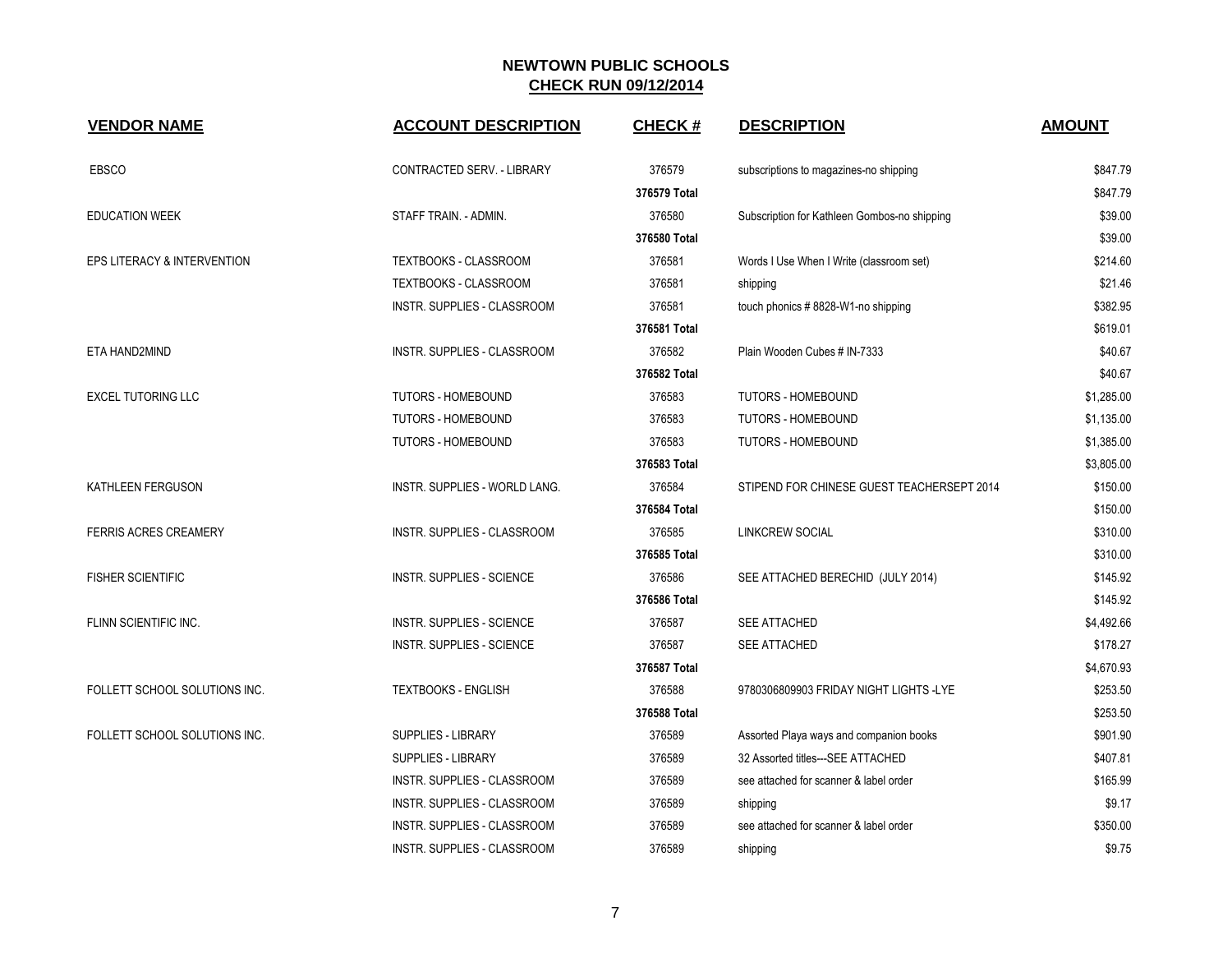| <b>VENDOR NAME</b>               | <b>ACCOUNT DESCRIPTION</b>         | <b>CHECK#</b> | <b>DESCRIPTION</b>                           | <b>AMOUNT</b> |
|----------------------------------|------------------------------------|---------------|----------------------------------------------|---------------|
| FOLLETT SCHOOL SOLUTIONS INC.    | <b>SUPPLIES - LIBRARY</b>          | 376589        | FIC/NON FIC books. Please see attac          | \$3,634.63    |
|                                  |                                    | 376589 Total  |                                              | \$5,479.25    |
| FORESTRY SUPPLIES INC.           | INSTR. SUPPLIES - SCIENCE          | 376590        | SEE ATTACHED                                 | \$180.07      |
|                                  |                                    | 376590 Total  |                                              | \$180.07      |
| LORRAINE D. FOSTER DAY SCHOOL    | TUITION - OUT-OF-DISTRICT          | 376591        | TUITION - OUT-OF-DISTRICT                    | \$5,092.50    |
|                                  |                                    | 376591 Total  |                                              | \$5,092.50    |
| <b>FREY SCIENTIFIC</b>           | INSTR. SUPPLIES - SCIENCE          | 376592        | <b>SEE ATTACHED</b>                          | \$1,496.50    |
|                                  |                                    | 376592 Total  |                                              | \$1,496.50    |
| <b>TRACY GALASSI</b>             | INSTR. SUPPLIES - CLASSROOM        | 376593        | <b>CLASSROOM SUPPLIES</b>                    | \$100.00      |
|                                  |                                    | 376593 Total  |                                              | \$100.00      |
| GAYLORD BROS., INC.              | INSTR. SUPPLIES - CLASSROOM        | 376594        | book tape # ZZ-PT1129 2 inch                 | \$361.50      |
|                                  | INSTR. SUPPLIES - CLASSROOM        | 376594        | shipping                                     | \$16.32       |
|                                  |                                    | 376594 Total  |                                              | \$377.82      |
| DR. LINDA A. GEJDA               | STAFF TRAVEL - SUPER.              | 376595        | SEPT 2014 MONTHLEY EXPENSE & TRAVEL          | \$300.00      |
|                                  |                                    | 376595 Total  |                                              | \$300.00      |
| <b>GENESIS INC.</b>              | <b>INSTR. SUPPLIES - CLASSROOM</b> | 376596        | Owl Pellets 1 1/2 # BOP                      | \$136.50      |
|                                  | INSTR. SUPPLIES - CLASSROOM        | 376596        | shipping                                     | \$14.00       |
|                                  |                                    | 376596 Total  |                                              | \$150.50      |
| <b>GLOBAL MED INDUSTRIES LLC</b> | MEDICAL SUPPLIES - H.S.            | 376597        | Child/Infant Electrode Pads for High Sch     | \$89.10       |
|                                  |                                    | 376597 Total  |                                              | \$89.10       |
| <b>GOPHER</b>                    | INSTR. SUPPLIES - P.E.             | 376598        | pe supplies, see attached                    | \$865.55      |
|                                  | INSTR. SUPPLIES - P.E.             | 376598        | shipping                                     | \$147.13      |
|                                  | INSTR. SUPPLIES - P.E.             | 376598        | pe supplies, see attached                    | \$223.95      |
|                                  | INSTR. SUPPLIES - P.E.             | 376598        | shipping                                     | \$38.07       |
|                                  |                                    | 376598 Total  |                                              | \$1,274.70    |
| GOVCONNECTION, INC.              | <b>INSTR. SUPPLIES - ENGLISH</b>   | 376599        | ENGLISH - HP78A BLACK TONER CE278A           | \$319.96      |
|                                  | INSTR. SUPPLIES - WORLD LANG.      | 376599        | WL - PAULAS PRINTER - CE505A/3PK             | \$265.95      |
|                                  | <b>INSTR. SUPPLIES - MATH</b>      | 376599        | MATH-NEAR DEB P. - CC364A HP Laser Jet       | \$175.00      |
|                                  | INSTR. SUPPLIES - SOC. STUDIES     | 376599        | SS- HP78A, BLACK TONER CE278A, ITEM 10983080 | \$319.96      |
|                                  |                                    | 376599 Total  |                                              | \$1,080.87    |
| <b>GRAINGER</b>                  | INSTR. SUPPLIES - TECH ED.         | 376600        | <b>GEL PEN RETRACTABLE BLACK</b>             | \$32.12       |
|                                  |                                    | 376600 Total  |                                              | \$32.12       |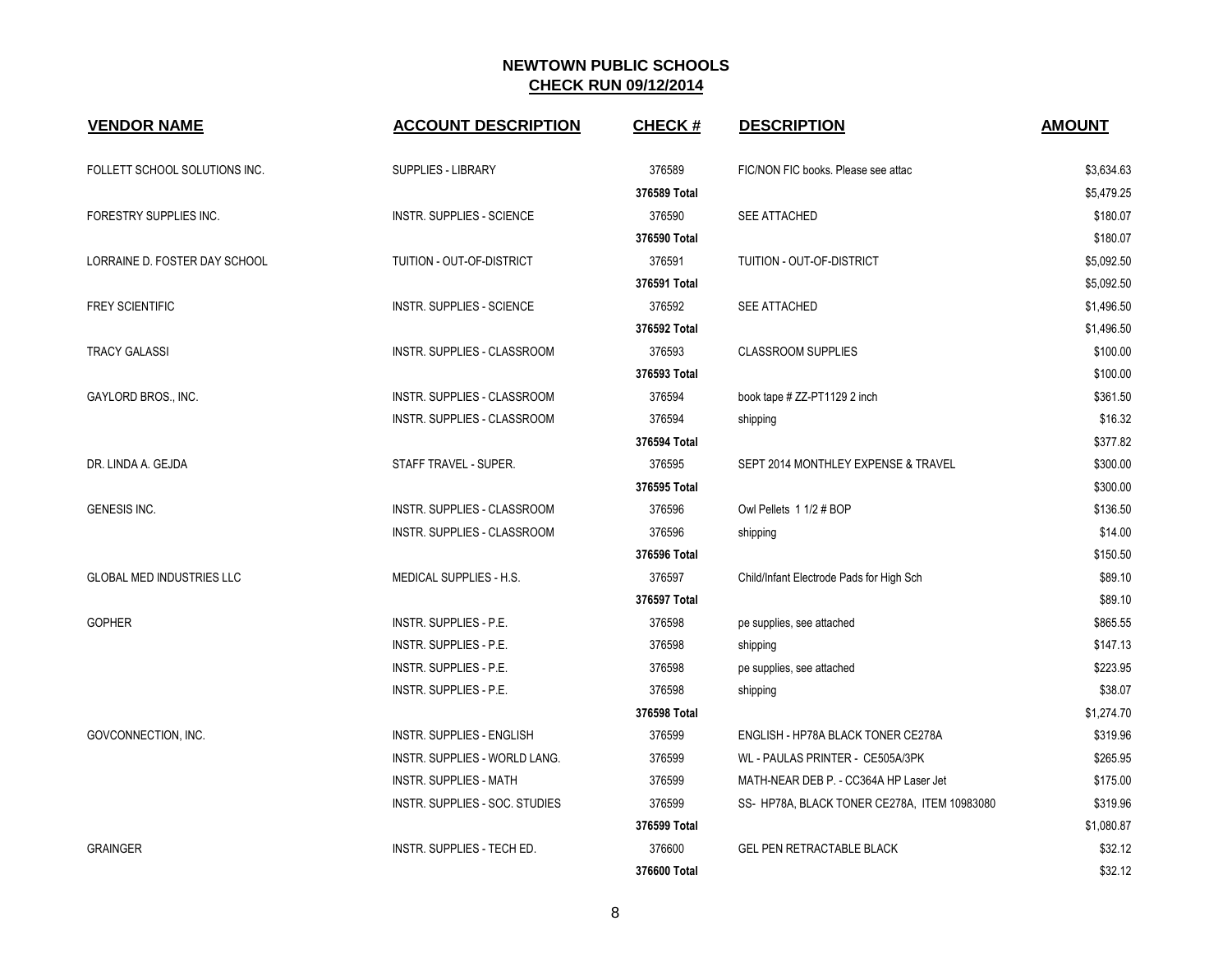| <b>VENDOR NAME</b>            | <b>ACCOUNT DESCRIPTION</b>       | <b>CHECK#</b> | <b>DESCRIPTION</b>                                   | <b>AMOUNT</b> |
|-------------------------------|----------------------------------|---------------|------------------------------------------------------|---------------|
| <b>KIRSTEN HARDY</b>          | INSTR. SUPPLIES - CLASSROOM      | 376601        | <b>NEW TEACHER GIFTS</b>                             | \$14.00       |
|                               |                                  | 376601 Total  |                                                      | \$14.00       |
| <b>HEINEMANN</b>              | TEXTBOOKS - CLASSROOM            | 376602        | Fountas & Pinnell Benchmark Kits # 978-0-325-02796-8 | \$375.00      |
|                               | TEXTBOOKS - CLASSROOM            | 376602        | shipping                                             | \$37.50       |
|                               | INSTR. SUPPLIES - CLASSROOM      | 376602        | see attached                                         | \$5,093.28    |
|                               |                                  | 376602 Total  |                                                      | \$5,505.78    |
| <b>JUNIOR LIBRARY GUILD</b>   | CONTRACTED SERV. - LIBRARY       | 376603        | Renewal to Jr. Library Guild-see attached            | \$735.00      |
|                               |                                  | 376603 Total  |                                                      | \$735.00      |
| LISA KAPITAN                  | INSTR. SUPPLIES - GUIDANCE       | 376604        | SUPPLIES FOR ICE CREAM SOCIAL                        | \$40.95       |
|                               |                                  | 376604 Total  |                                                      | \$40.95       |
| <b>COLLEEN KIMBALL</b>        | INSTR. SUPPLIES - T.A.P./FLEX    | 376605        | <b>DELLLAPTOP CHARGER</b>                            | \$95.70       |
|                               |                                  | 376605 Total  |                                                      | \$95.70       |
| KINSLEY POWER SYSTEMS         | <b>B&amp;G CONTRACTED SERV.</b>  | 376606        | PREVENT MAINT GENERATOR SVC                          | \$290.00      |
|                               | <b>B&amp;G CONTRACTED SERV.</b>  | 376606        | PREVENT MAINT GENERATOR SVC                          | \$267.00      |
|                               | <b>B&amp;G CONTRACTED SERV.</b>  | 376606        | PREVENT MAINT GENERATOR SVC                          | \$255.00      |
|                               | B&G CONTRACTED SERV.             | 376606        | PREVENT MAINT GENERATOR SVC                          | \$427.00      |
|                               |                                  | 376606 Total  |                                                      | \$1,239.00    |
| KLINGBERG FAMILY CENTERS INC. | TUITION - OUT-OF-DISTRICT        | 376607        | TUITION - OUT-OF-DISTRICT                            | \$6,600.00    |
|                               |                                  | 376607 Total  |                                                      | \$6,600.00    |
| <b>JACKIE KULIKOWSKI</b>      | <b>REPAIRS - CAFETERIA</b>       | 376608        | <b>EMISSIONS TESTING FOR VAN</b>                     | \$20.00       |
|                               |                                  | 376608 Total  |                                                      | \$20.00       |
| LAKESHORE LEARNING MATERIALS  | INSTR. SUPPLIES - CLASSROOM      | 376609        | 3-D Geometric Shape Tubs # EE 498                    | \$239.88      |
|                               | INSTR. SUPPLIES - CLASSROOM      | 376609        | 2-D Geometric Shape Tubs # EE 495                    | \$159.92      |
|                               | INSTR. SUPPLIES - CLASSROOM      | 376609        | shipping                                             | \$35.98       |
|                               |                                  | 376609 Total  |                                                      | \$435.78      |
| LEAHY'S FUELS INC.            | PROPANE & NATURAL GAS - H.S.     | 376610        | PROPANE 97208G                                       | \$455.62      |
|                               |                                  | 376610 Total  |                                                      | \$455.62      |
| <b>LEARNING A-Z</b>           | INSTR. SUPPLIES - SP. ED. PREK-8 | 376611        | PAYMENT FOR ORDER NUMBER 4036878                     | \$189.90      |
|                               |                                  | 376611 Total  |                                                      | \$189.90      |
|                               | INSTR. SUPPLIES - SP. ED. PREK-8 | 376612        | LICENCE FOR HAWLEY SCHOOL,                           | \$189.90      |
|                               |                                  | 376612 Total  |                                                      | \$189.90      |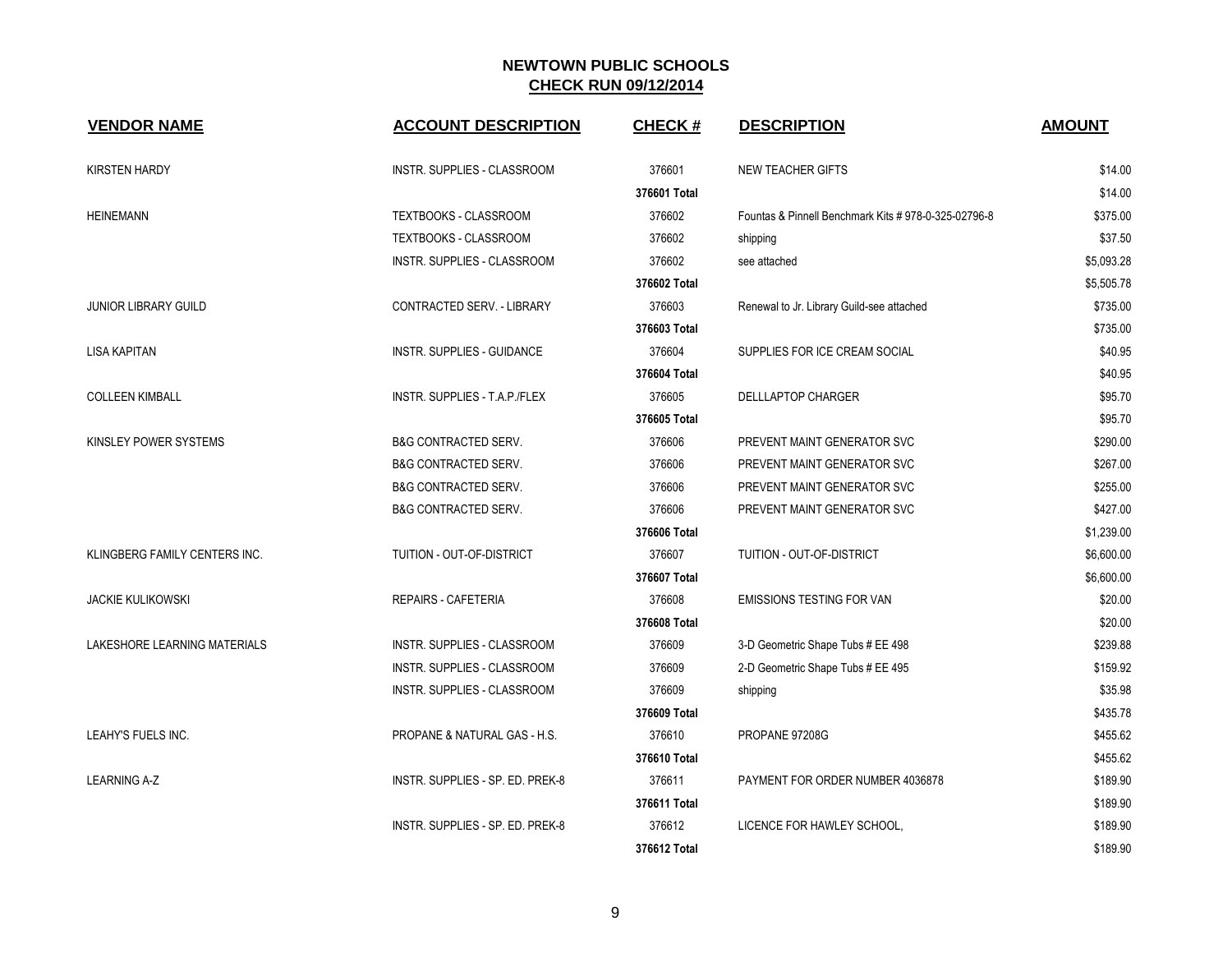| <b>VENDOR NAME</b>             | <b>ACCOUNT DESCRIPTION</b>          | <b>CHECK#</b> | <b>DESCRIPTION</b>                          | <b>AMOUNT</b> |
|--------------------------------|-------------------------------------|---------------|---------------------------------------------|---------------|
| THE LIBRARY STORE INC.         | INSTR. SUPPLIES - CLASSROOM         | 376613        | laser spin labels #16-0775                  | \$69.70       |
|                                | INSTR. SUPPLIES - CLASSROOM         | 376613        | Avery label inkjet #5160                    | \$46.76       |
|                                | INSTR. SUPPLIES - CLASSROOM         | 376613        | shipping                                    | \$9.46        |
|                                |                                     | 376613 Total  |                                             | \$125.92      |
| ELIZABETH LINFANTE             | TUITION REIMBURSEMENT               | 376614        | VOLD CHECK 375905 LOST                      | \$573.24      |
|                                |                                     | 376614 Total  |                                             | \$573.24      |
| CHERYL A. LOMBARDO             | INSTR. SUPPLIES - CLASSROOM         | 376615        | FRESH ORIERTATION & NMAE TAGS               | \$175.78      |
|                                |                                     | 376615 Total  |                                             | \$175.78      |
| <b>MAGNAKLEEN SERVICES LLC</b> | <b>B&amp;G SUPPLIES - CUSTODIAL</b> | 376616        | MOP / RUG SERVICE (ALL SCHOOLS) - 2014-2015 | \$9.00        |
|                                | <b>B&amp;G SUPPLIES - CUSTODIAL</b> | 376616        | MOP / RUG SERVICE (ALL SCHOOLS) - 2014-2015 | \$72.00       |
|                                | <b>B&amp;G SUPPLIES - CUSTODIAL</b> | 376616        | MOP / RUG SERVICE (ALL SCHOOLS) - 2014-2015 | \$65.00       |
|                                | <b>B&amp;G SUPPLIES - CUSTODIAL</b> | 376616        | MOP / RUG SERVICE (ALL SCHOOLS) - 2014-2015 | \$166.50      |
|                                | <b>B&amp;G SUPPLIES - CUSTODIAL</b> | 376616        | MOP / RUG SERVICE (ALL SCHOOLS) - 2014-2015 | \$48.50       |
|                                | <b>B&amp;G SUPPLIES - CUSTODIAL</b> | 376616        | MOP / RUG SERVICE (ALL SCHOOLS) - 2014-2015 | \$19.50       |
|                                | <b>B&amp;G SUPPLIES - CUSTODIAL</b> | 376616        | MOP / RUG SERVICE (ALL SCHOOLS) - 2014-2015 | \$9.00        |
|                                | <b>B&amp;G SUPPLIES - CUSTODIAL</b> | 376616        | MOP / RUG SERVICE (ALL SCHOOLS) - 2014-2015 | \$18.00       |
|                                | <b>B&amp;G SUPPLIES - CUSTODIAL</b> | 376616        | MOP / RUG SERVICE (ALL SCHOOLS) - 2014-2015 | \$144.00      |
|                                | <b>B&amp;G SUPPLIES - CUSTODIAL</b> | 376616        | MOP / RUG SERVICE (ALL SCHOOLS) - 2014-2015 | \$106.20      |
|                                | <b>B&amp;G SUPPLIES - CUSTODIAL</b> | 376616        | MOP / RUG SERVICE (ALL SCHOOLS) - 2014-2015 | \$33.80       |
|                                | <b>B&amp;G SUPPLIES - CUSTODIAL</b> | 376616        | MOP / RUG SERVICE (ALL SCHOOLS) - 2014-2015 | \$45.45       |
|                                | <b>B&amp;G SUPPLIES - CUSTODIAL</b> | 376616        | MOP / RUG SERVICE (ALL SCHOOLS) - 2014-2015 | \$60.65       |
|                                | <b>B&amp;G SUPPLIES - CUSTODIAL</b> | 376616        | MOP / RUG SERVICE (ALL SCHOOLS) - 2014-2015 | \$21.50       |
|                                | <b>B&amp;G SUPPLIES - CUSTODIAL</b> | 376616        | MOP / RUG SERVICE (ALL SCHOOLS) - 2014-2015 | \$30.65       |
|                                | <b>B&amp;G SUPPLIES - CUSTODIAL</b> | 376616        | MOP / RUG SERVICE (ALL SCHOOLS) - 2014-2015 | \$28.25       |
|                                | <b>B&amp;G SUPPLIES - CUSTODIAL</b> | 376616        | MOP / RUG SERVICE (ALL SCHOOLS) - 2014-2015 | \$106.20      |
|                                | <b>B&amp;G SUPPLIES - CUSTODIAL</b> | 376616        | MOP / RUG SERVICE (ALL SCHOOLS) - 2014-2015 | \$33.80       |
|                                |                                     | 376616 Total  |                                             | \$1,018.00    |
| <b>MAILFINANCE</b>             | EQUIP RENTAL - ADMIN.               | 376617        | LEASE AGREEMENT 2014/15 H/S                 | \$784.17      |
|                                | EQUIP RENTAL - BUS. SERV.           | 376617        | LEASE AGREEMENT 2014/15 C/O                 | \$784.17      |
|                                | EQUIP RENTAL - BUS. SERV.           | 376617        | LEASE AGREEMENT 2014/15 C/O                 | \$430.53      |
|                                |                                     | 376617 Total  |                                             | \$1,998.87    |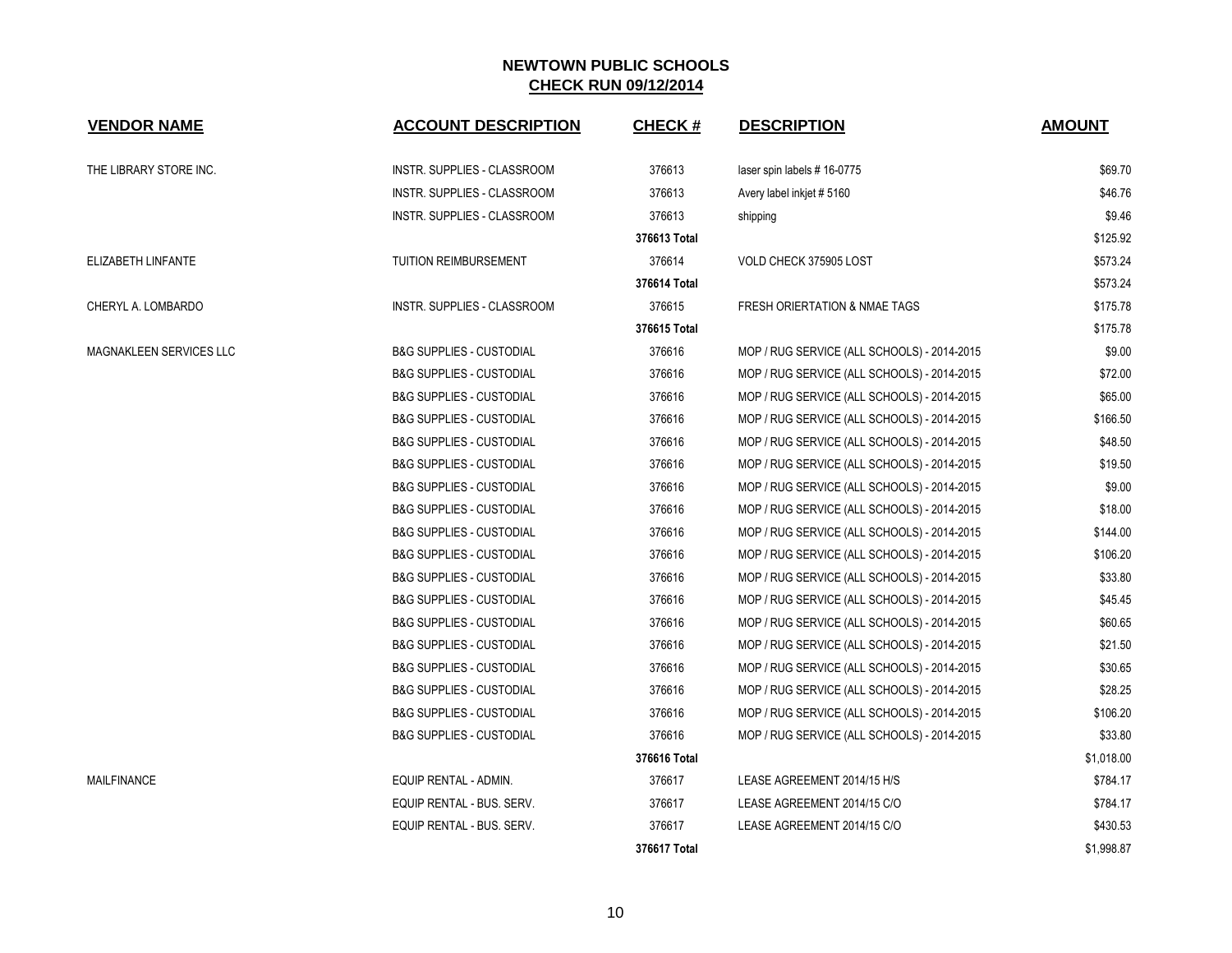| <b>VENDOR NAME</b>     | <b>ACCOUNT DESCRIPTION</b>       | <b>CHECK#</b> | <b>DESCRIPTION</b>                                  | <b>AMOUNT</b> |
|------------------------|----------------------------------|---------------|-----------------------------------------------------|---------------|
| GAIL MALETZ            | INSTR. SUPPLIES - CLASSROOM      | 376618        | <b>G-2 SCIENCE SUPPLIES</b>                         | \$28.82       |
|                        | MEMBERSHIPS - CLASSROOM          | 376618        | <b>NCSM MEMBERSHIP</b>                              | \$70.00       |
|                        |                                  | 376618 Total  |                                                     | \$98.82       |
| THE MARKERBOARD PEOPLE | INSTR. SUPPLIES - CLASSROOM      | 376619        | Student eraser pack of 36, #ER                      | \$35.28       |
|                        | INSTR. SUPPLIES - CLASSROOM      | 376619        | shipping/handling                                   | \$9.95        |
|                        |                                  | 376619 Total  |                                                     | \$45.23       |
| W.B. MASON., INC       | OFF. SUPPLIES - BUS. SERV.       | 376620        | <b>SUPPLIES 2014/15</b>                             | (\$18.00)     |
|                        | OFF. SUPPLIES - BUS. SERV.       | 376620        | <b>SUPPLIES 2014/15</b>                             | \$37.47       |
|                        | OFF. SUPPLIES - BUS. SERV.       | 376620        | <b>SUPPLIES 2014/15</b>                             | (\$18.00)     |
|                        | OFF. SUPPLIES - BUS. SERV.       | 376620        | <b>SUPPLIES 2014/15</b>                             | \$116.88      |
|                        | OFF. SUPPLIES - BUS. SERV.       | 376620        | <b>SUPPLIES 2014/15</b>                             | \$37.47       |
|                        | <b>INSTR. SUPPLIES - SCIENCE</b> | 376620        | SEE ATTACHED                                        | \$9.00        |
|                        | INSTR. SUPPLIES - SCIENCE        | 376620        | <b>SEE ATTACHED</b>                                 | \$48.43       |
|                        | INSTR. SUPPLIES - SCIENCE        | 376620        | <b>SEE ATTACHED</b>                                 | \$214.90      |
|                        | <b>INSTR. SUPPLIES - SCIENCE</b> | 376620        | SEE ATTACHED                                        | \$29.18       |
|                        | INSTR. SUPPLIES - SCIENCE        | 376620        | SEE ATTACHED                                        | \$105.02      |
|                        | <b>INSTR. SUPPLIES - SCIENCE</b> | 376620        | SEE ATTACHED                                        | \$147.19      |
|                        | INSTR. SUPPLIES - SCIENCE        | 376620        | SEE ATTACHED                                        | \$5.36        |
|                        | INSTR. SUPPLIES - SCIENCE        | 376620        | SEE ATTACHED                                        | \$107.59      |
|                        | INSTR. SUPPLIES - SCIENCE        | 376620        | <b>SEE ATTACHED</b>                                 | \$252.12      |
|                        | INSTR. SUPPLIES - SCIENCE        | 376620        | SEE ATTACHED                                        | \$50.73       |
|                        | <b>INSTR. SUPPLIES - SCIENCE</b> | 376620        | <b>SEE ATTACHED</b>                                 | \$11.68       |
|                        | <b>INSTR. SUPPLIES - SCIENCE</b> | 376620        | <b>SEE ATTACHED</b>                                 | \$60.22       |
|                        | <b>INSTR. SUPPLIES - SCIENCE</b> | 376620        | SEE ATTACHED                                        | \$118.78      |
|                        | <b>INSTR. SUPPLIES - SCIENCE</b> | 376620        | SEE ATTACHED                                        | \$132.29      |
|                        | INSTR. SUPPLIES - SCIENCE        | 376620        | <b>SEE ATTACHED</b>                                 | \$2.68        |
|                        | <b>INSTR. SUPPLIES - SCIENCE</b> | 376620        | SEE ATTACHED                                        | \$223.31      |
|                        | INSTR. SUPPLIES - SP. ED. PREK-8 | 376620        | DELIVER TO PRESCHOOL NEWTOWN HIGH SCHOOL            | \$137.37      |
|                        | INSTR. SUPPLIES - CLASSROOM      | 376620        | Classroom supplies, see attached: erasers, sharpies | \$4.04        |
|                        | <b>INSTR. SUPPLIES - ART</b>     | 376620        | Art Supplies-see attached-consortium bid pricing    | \$38.19       |
|                        | <b>INSTR. SUPPLIES - ENGLISH</b> | 376620        | SEE ATTACHED                                        | \$112.34      |
|                        | <b>INSTR. SUPPLIES - ENGLISH</b> | 376620        | SEE ATTACHED                                        | \$299.98      |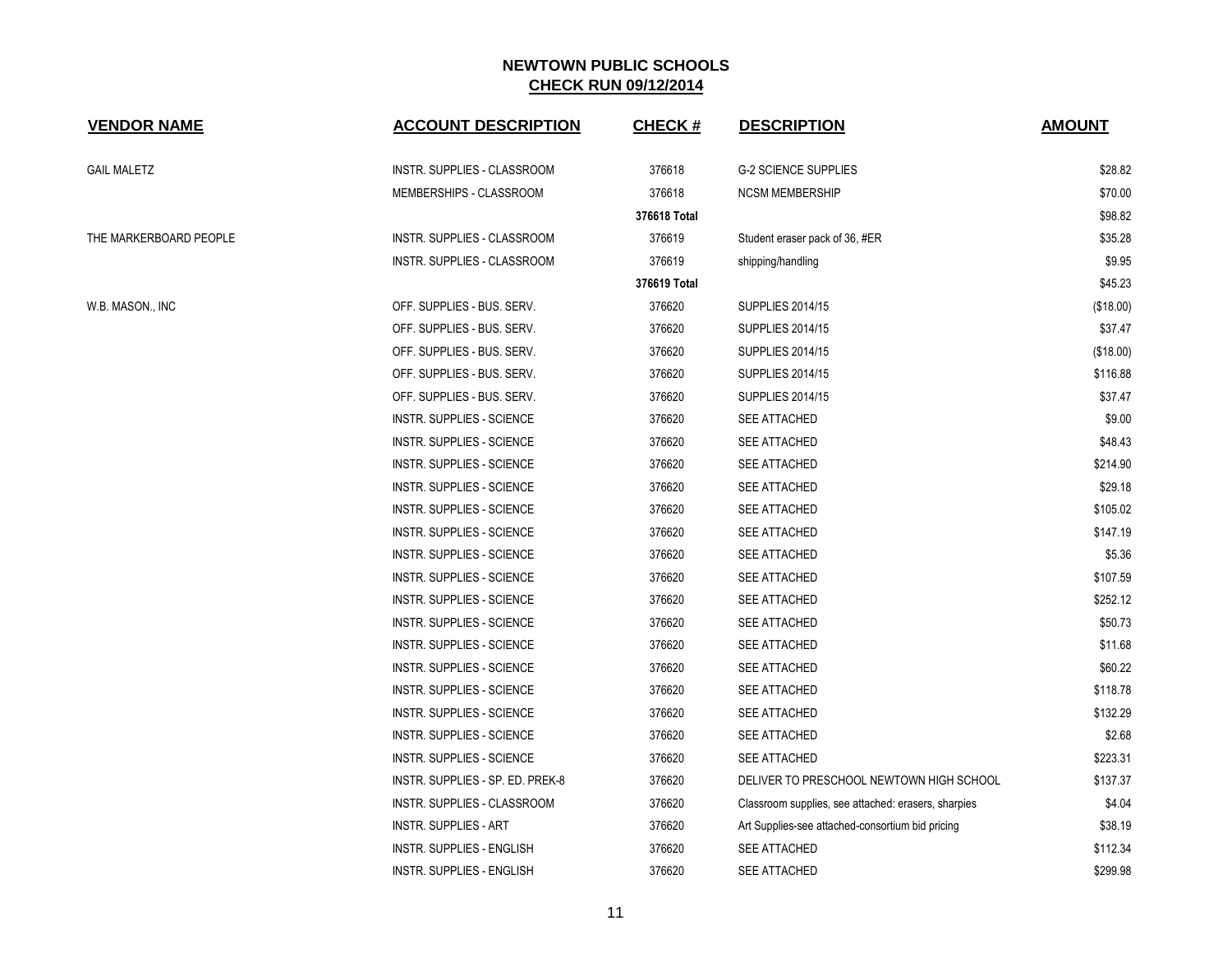| <b>VENDOR NAME</b>         | <b>ACCOUNT DESCRIPTION</b>         | <b>CHECK#</b> | <b>DESCRIPTION</b>                                    | <b>AMOUNT</b> |
|----------------------------|------------------------------------|---------------|-------------------------------------------------------|---------------|
| W.B. MASON., INC           | <b>INSTR. SUPPLIES - ENGLISH</b>   | 376620        | <b>SEE ATTACHED</b>                                   | \$512.39      |
|                            | INSTR. SUPPLIES - SP. ED. PREK-8   | 376620        | ORDER AS PER ATTACHED PLEASE                          | \$80.68       |
|                            | INSTR. SUPPLIES - CLASSROOM        | 376620        | CREC 201415 Bid, Office Misc. Envelopes, No S/H       | \$21.30       |
|                            | INSTR. SUPPLIES - CLASSROOM        | 376620        | 2 Shelf bookshelves, Item TNNB30PY, 28 height         | \$462.76      |
|                            | INSTR. SUPPLIES - CLASSROOM        | 376620        | Whiteboard, QRTem547a. Free shipping                  | \$349.99      |
|                            | OFF. SUPPLIES - ADMIN.             | 376620        | Office supplies per attached sheet                    | (\$25.98)     |
|                            | OFF. SUPPLIES - ADMIN.             | 376620        | Office supplies per attached sheet                    | \$32.20       |
|                            | OFF. SUPPLIES - ADMIN.             | 376620        | Office supplies per attached sheet                    | \$62.03       |
|                            | <b>INSTR. SUPPLIES - CLASSROOM</b> | 376620        | Quartet® Classic Melamine Whiteboard, 96 x 48         | \$329.95      |
|                            | INSTR. SUPPLIES - CLASSROOM        | 376620        | PUSH PINS- UNV 31304 CLEAR                            | \$1.98        |
|                            | INSTR. SUPPLIES - CLASSROOM        | 376620        | VL521 MESH MID-BACK CHAIR -BSX-VL521VA10              | \$199.95      |
|                            | INSTR. SUPPLIES - CLASSROOM        | 376620        | Post-it® Easel Pads                                   | \$133.87      |
|                            | INSTR. SUPPLIES - CLASSROOM        | 376620        | UNIVERSAL DRY ERASE BOARD-EASEL- UNV-43033            | \$649.95      |
|                            | INSTR. SUPPLIES - CLASSROOM        | 376620        | ELECTONIC DUSTERS- FAL- DPSXL6                        | \$59.98       |
|                            | INSTR. SUPPLIES - CLASSROOM        | 376620        | COLORED POST- ITS- MMM-654-5UC 3X3                    | \$28.14       |
|                            | INSTR. SUPPLIES - CLASSROOM        | 376620        | POST IT REFILLED- MMM-R330-10SSAU                     | \$19.99       |
|                            | INSTR. SUPPLIES - CLASSROOM        | 376620        | DEF-CM 11442F rectangular floor mats-no shipping      | \$149.97      |
|                            | INSTR. SUPPLIES - CLASSROOM        | 376620        | Striker surge protection power strip, Item TRPStriker | \$118.62      |
|                            | <b>SUPPLIES - LIBRARY</b>          | 376620        | Item TOP 7903. TOPS Easel pads unruled 27x34 white    | \$90.94       |
|                            | INSTR. SUPPLIES - SP. ED. PREK-8   | 376620        | <b>CARTRIDGES HEWCB436D</b>                           | \$287.98      |
|                            | INSTR. SUPPLIES - CLASSROOM        | 376620        | Sani Hands sanitizing wipes for student use.          | \$279.80      |
|                            | OFF. SUPPLIES - ADMIN.             | 376620        | Toner for HP ProHEW_cf280a.                           | \$190.00      |
|                            | INSTR. SUPPLIES - ENGLISH          | 376620        | HEWCE278A LASER JET TONER                             | \$159.98      |
|                            | INSTR. SUPPLIES - SOC. STUDIES     | 376620        | HEWCE278A LASER JET TONER                             | \$159.98      |
|                            | INSTR. SUPPLIES - SP. ED. H.S.     | 376620        | ORDER AS PER ATTACHED                                 | \$58.26       |
|                            | INSTR. SUPPLIES - SP. ED. PREK-8   | 376620        | SEE ATTACHED LIST OF CARTRIDGES                       | \$417.95      |
|                            |                                    | 376620 Total  |                                                       | \$7,098.88    |
| <b>MASTRI BUILDERS LLC</b> | B. & G. REPAIRS - H.S.             | 376621        | INSTALL BRACKETS FOR HANGING BANNERS - NHS            | \$3,650.00    |
|                            |                                    | 376621 Total  |                                                       | \$3,650.00    |
| MATHEMATICAL OLYMPIADS     | INSTR. SUPPLIES - CLASSROOM        | 376622        | Enrolment                                             | \$109.00      |
|                            |                                    | 376622 Total  |                                                       | \$109.00      |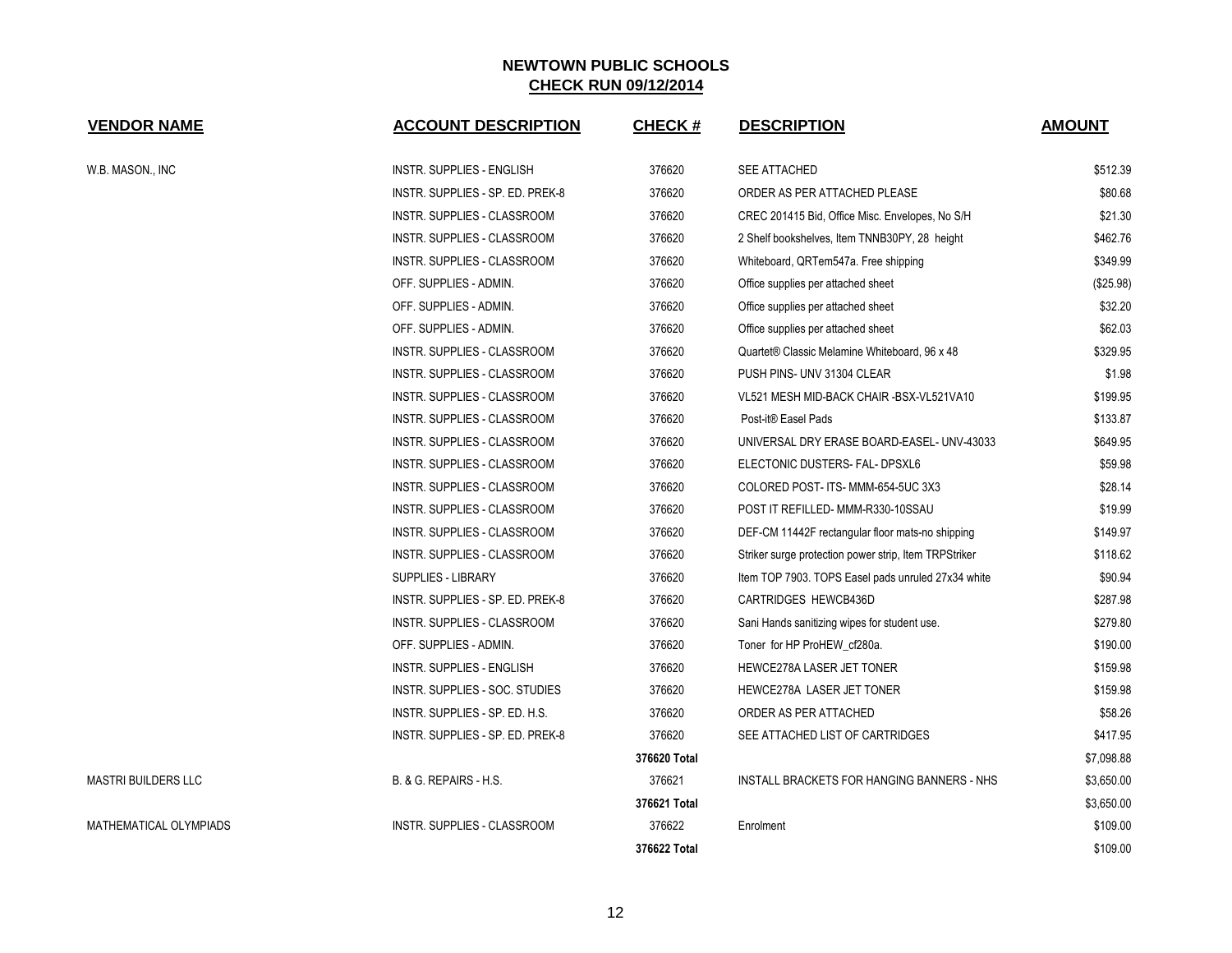| <b>VENDOR NAME</b>                       | <b>ACCOUNT DESCRIPTION</b>           | <b>CHECK#</b> | <b>DESCRIPTION</b>                                  | <b>AMOUNT</b> |
|------------------------------------------|--------------------------------------|---------------|-----------------------------------------------------|---------------|
| <b>BETTY MCFADDEN</b>                    | INSTR. SUPPLIES - CLASSROOM          | 376623        | CLASSROOM SUPPLIES & STAFF LUNCHEON                 | \$1,639.16    |
|                                          |                                      | 376623 Total  |                                                     | \$1,639.16    |
| MCGRAW-HILL SCHOOL EDUCATION HOLDINGS LL | <b>INSTR. SUPPLIES - BUSINESS ED</b> | 376624        | SUCCEEDING IN THE WORLD OF WORK                     | \$713.10      |
|                                          | <b>INSTR. SUPPLIES - BUSINESS ED</b> | 376624        | <b>SHIPPING</b>                                     | \$66.92       |
|                                          | INSTR. SUPPLIES - C.W.E.             | 376624        | SUCCEEDING IN THE WORLD OF WORK                     | \$346.08      |
|                                          |                                      | 376624 Total  |                                                     | \$1,126.10    |
| <b>TIM MCGUIRE</b>                       | INSTR. SUPPLIES - COMPUTER ED.       | 376625        | <b>SUPPLIES ASSOR</b>                               | \$53.61       |
|                                          |                                      | 376625 Total  |                                                     | \$53.61       |
| <b>MENDTRONIX</b>                        | REPAIRS - INFO. TECH.                | 376626        | Repair Mitsubishi XD500U-ST                         | \$724.00      |
|                                          | REPAIRS - INFO. TECH.                | 376626        | Repair Mitsubishi XD500U-ST                         | \$695.00      |
|                                          |                                      | 376626 Total  |                                                     | \$1,419.00    |
| <b>MICROSOFT</b>                         | <b>INSTR. SUPPLIES - MATH</b>        | 376627        | TWO MICROSOFT SURFACE PRO- COMMERCIAL EXTENDED      | \$2,464.16    |
|                                          |                                      | 376627 Total  |                                                     | \$2,464.16    |
| <b>RON MIHALCSIK</b>                     | <b>B&amp;G SUPPLIES - CUSTODIAL</b>  | 376628        | SHOE'S (50059)                                      | \$74.98       |
|                                          |                                      | 376628 Total  |                                                     | \$74.98       |
| MOBILE MINI, INC.                        | <b>EQUIP RENTAL - B&amp;G</b>        | 376629        | STORAGE CONTAINER RENTAL E726 - 201                 | \$75.00       |
|                                          |                                      | 376629 Total  |                                                     | \$75.00       |
| MOORE MEDICAL LLC                        | <b>MEDICAL SUPPLIES - H.S.</b>       | 376630        | Assorted Medical supplies ; see attached            | \$2,834.21    |
|                                          |                                      | 376630 Total  |                                                     | \$2,834.21    |
| <b>MUSIC IN MOTION</b>                   | <b>INSTR. SUPPLIES - MUSIC</b>       | 376631        | music supplies-see attached                         | \$688.09      |
|                                          | <b>INSTR. SUPPLIES - MUSIC</b>       | 376631        | shipping                                            | \$55.05       |
|                                          |                                      | 376631 Total  |                                                     | \$743.14      |
| NATIONAL COUNCIL OF TEACHER OF MATH      | MEMBERSHIPS - CLASSROOM              | 376632        | E-Membership with Teaching Children Mathematic      | \$75.00       |
|                                          |                                      | 376632 Total  |                                                     | \$75.00       |
| <b>NCSS</b>                              | STAFF TRAIN. - SOC. STUDIES          | 376633        | Conference registrations for NCSS Annual Conference | \$1,320.00    |
|                                          |                                      | 376633 Total  |                                                     | \$1,320.00    |
| NEW ENGLAND SPORTSWEAR                   | <b>INSTR. SUPPLIES - SPORTS</b>      | 376634        | FIELD HOCKEY UNIFORMS                               | \$4,720.00    |
|                                          |                                      | 376634 Total  |                                                     | \$4,720.00    |
| THE NEW YORK TIMES                       | <b>SUPPLIES - LIBRARY</b>            | 376635        | Subscription to The New York Times                  | \$180.60      |
|                                          |                                      | 376635 Total  |                                                     | \$180.60      |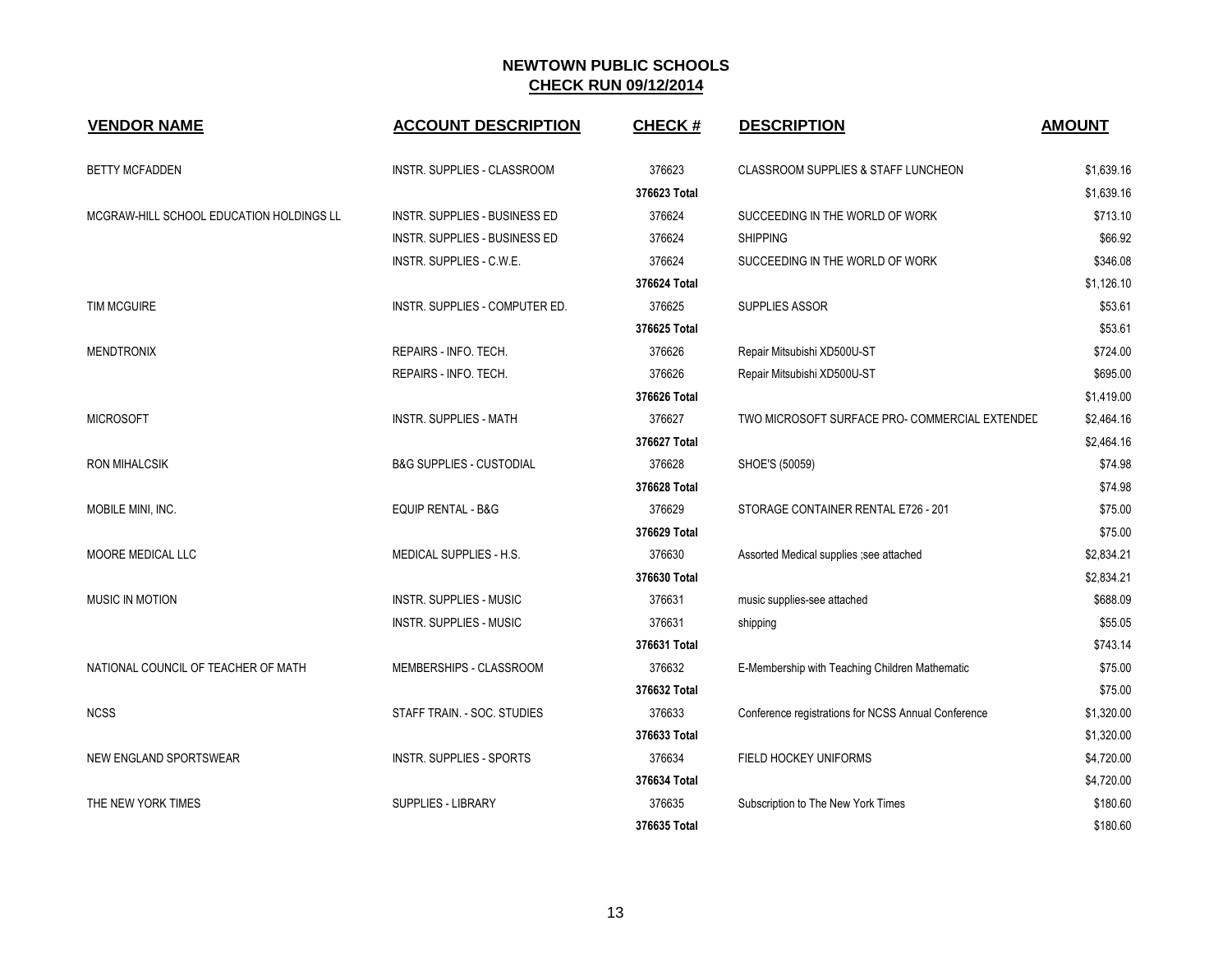| <b>VENDOR NAME</b>         | <b>ACCOUNT DESCRIPTION</b>         | <b>CHECK#</b> | <b>DESCRIPTION</b>                            | <b>AMOUNT</b> |
|----------------------------|------------------------------------|---------------|-----------------------------------------------|---------------|
| NEWTOWN BOARD OF EDUCATION | <b>MEDICAL INS. PREMIUMS</b>       | 376636        | <b>LONG TERM DISABILITY</b>                   | \$1,871.44    |
|                            | MEDICAL INS. PREMIUMS              | 376636        | <b>CIGNA TRAVEL ACCIDENT</b>                  | \$950.00      |
|                            | <b>ADMINISTRATION FEES</b>         | 376636        | <b>DENTAL ADMIN</b>                           | \$2,785.00    |
|                            | <b>ADMINISTRATION FEES</b>         | 376636        | RETIREE ADMIN FEE AUG 2014                    | \$275.00      |
|                            | <b>ADMINISTRATION FEES</b>         | 376636        | COBRA ADIM FEE SEPT 2014                      | \$300.00      |
|                            | LIFE INSURANCE                     | 376636        | <b>AD&amp;D PREMIUM</b>                       | \$1,158.54    |
|                            | LIFE INSURANCE                     | 376636        | <b>LIFE PREMIUM</b>                           | \$5,792.70    |
|                            |                                    | 376636 Total  |                                               | \$13,132.68   |
| <b>NEWTOWN DELI</b>        | <b>INSTR. SUPPLIES - CLASSROOM</b> | 376637        | <b>FACULTY MEETING LUNCHEON</b>               | \$1,700.00    |
|                            |                                    | 376637 Total  |                                               | \$1,700.00    |
| NEWTOWN FLORIST OF CT, LLC | CONTRACTED SERV. - B.O.E.          | 376638        | <b>BASKET ARRANGEMENT</b>                     | \$161.99      |
|                            |                                    | 376638 Total  |                                               | \$161.99      |
| NEWTOWN HARDWARE           | <b>B&amp;G SUPPLIES - MAINT.</b>   | 376639        | MAINTENANCE SUPPLIES ENCUMBERANCE - 2014-2015 | \$125.91      |
|                            |                                    | 376639 Total  |                                               | \$125.91      |
| <b>BRET NICHOLS</b>        | <b>INSTR. SUPPLIES - GUIDANCE</b>  | 376640        | NEW STUDENT ORIENATION                        | \$51.67       |
|                            |                                    | 376640 Total  |                                               | \$51.67       |
| ON TIME                    | PRINTING - B.O.E.                  | 376641        | <b>BUSINESS CARDS</b>                         | \$175.00      |
|                            |                                    | 376641 Total  |                                               | \$175.00      |
| ORIGO EDUCATION            | INSTR. SUPPLIES - CLASSROOM        | 376642        | box of facts/book of facts add/sub # BAS SET  | \$224.00      |
|                            | INSTR. SUPPLIES - CLASSROOM        | 376642        | box of facts/book of facts mult/div # BMD SE  | \$224.00      |
|                            | <b>INSTR. SUPPLIES - CLASSROOM</b> | 376642        | shipping                                      | \$44.80       |
|                            | TEXTBOOKS - CLASSROOM              | 376642        | math textbooks per attached listing           | \$7,500.75    |
|                            | TEXTBOOKS - CLASSROOM              | 376642        | shipping                                      | \$375.00      |
|                            |                                    | 376642 Total  |                                               | \$8,368.55    |
| OTIS ELEVATOR COMPANY      | <b>B&amp;G CONTRACTED SERV.</b>    | 376643        | ELEVATOR SVC CONTRACT - HAWL / RIS 2014-2015  | \$267.57      |
|                            |                                    | 376643 Total  |                                               | \$267.57      |
| <b>PANINOS</b>             | INSTR. SUPPLIES - CLASSROOM        | 376644        | meeting supplies                              | \$170.00      |
|                            |                                    | 376644 Total  |                                               | \$170.00      |
| <b>PASCO SCIENTIFIC</b>    | <b>INSTR. SUPPLIES - SCIENCE</b>   | 376645        | SEE ATTACHED - LOWELL & MALARY                | \$779.00      |
|                            | <b>INSTR. SUPPLIES - SCIENCE</b>   | 376645        | SEE ATTACHED - LOWELL & MALARY                | \$357.00      |
|                            |                                    | 376645 Total  |                                               | \$1,136.00    |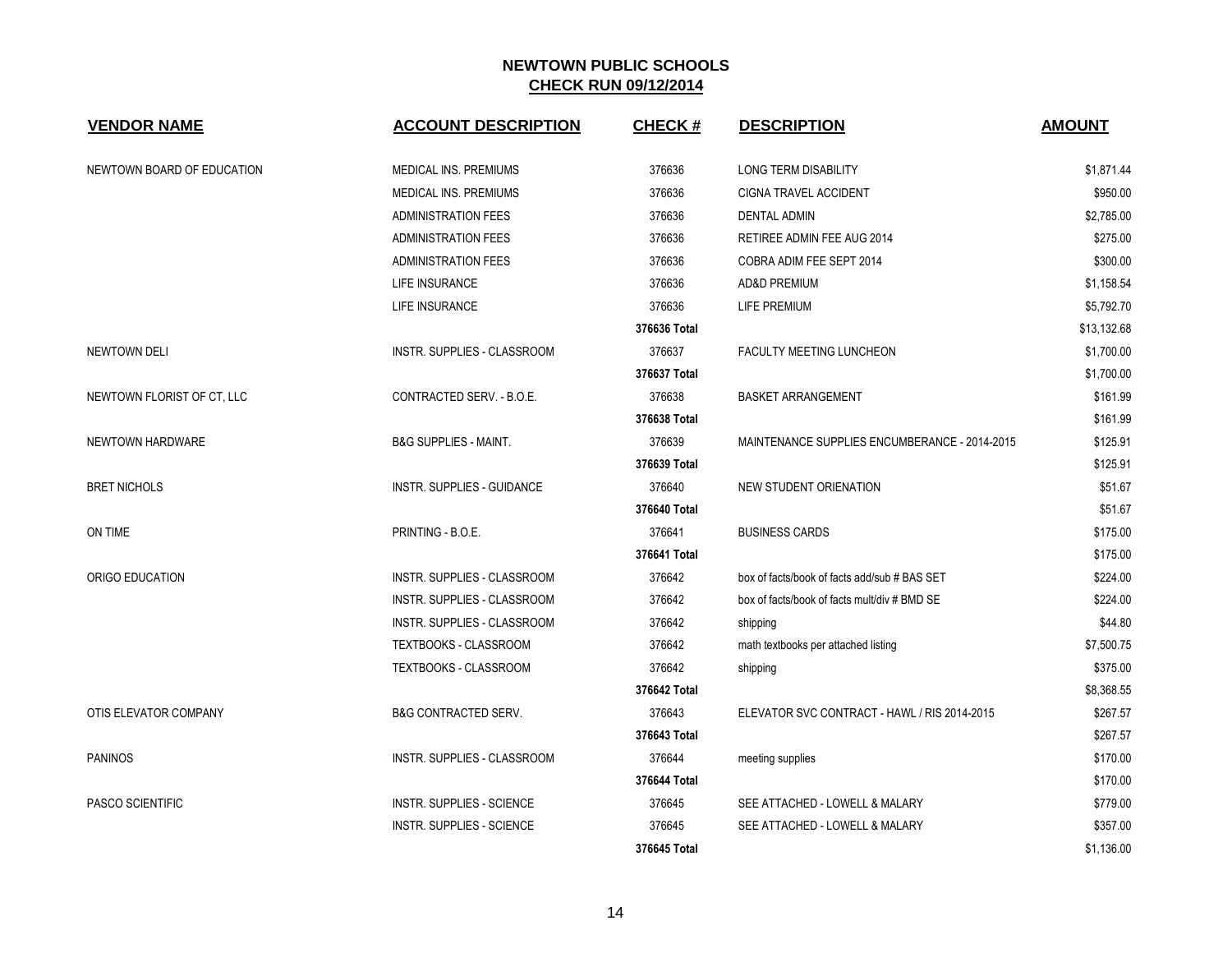| <b>VENDOR NAME</b>         | <b>ACCOUNT DESCRIPTION</b>      | <b>CHECK#</b> | <b>DESCRIPTION</b>                                           | <b>AMOUNT</b> |
|----------------------------|---------------------------------|---------------|--------------------------------------------------------------|---------------|
| PCM-G                      | TECH. SOFTWARE - INFO. TECH.    | 376646        | SOPHOS - EndPt Protection Advanced - 36 month renewal 8/26/1 | \$25,194.00   |
|                            | TECH. SOFTWARE - INFO. TECH.    | 376646        | No. 9982506                                                  | \$1,050.00    |
|                            |                                 | 376646 Total  |                                                              | \$26,244.00   |
| PEARSON EDUCATION INC.     | TEXTBOOKS - CLASSROOM           | 376647        | DRA2 Kits K-3                                                | \$1,281.88    |
|                            | TEXTBOOKS - CLASSROOM           | 376647        | <b>SHIPPING</b>                                              | \$128.19      |
|                            | TEXTBOOKS - CLASSROOM           | 376647        | Words Their Way Syllables & Affixes                          | \$88.20       |
|                            | TEXTBOOKS - CLASSROOM           | 376647        | Words Their Way Word With-in Word                            | \$88.20       |
|                            | TEXTBOOKS - CLASSROOM           | 376647        | Words Their Way Derivational Relations                       | \$88.20       |
|                            | <b>TEXTBOOKS - CLASSROOM</b>    | 376647        | <b>SHIPPING</b>                                              | \$26.46       |
|                            | TEXTBOOKS - CLASSROOM           | 376647        | Letter Name Student Books, 10-pk,                            | \$278.91      |
|                            | TEXTBOOKS - CLASSROOM           | 376647        | Syllables and Affixes Student Books, 10-pk                   | \$278.91      |
|                            | <b>TEXTBOOKS - CLASSROOM</b>    | 376647        | Shipping and Handling charges                                | \$88.06       |
|                            | TEXTBOOKS - CLASSROOM           | 376647        | Within Word Student Books, 10-pk,                            | \$371.88      |
|                            | TEXTBOOKS - CLASSROOM           | 376647        | Shipping and Handling charges                                | \$54.40       |
| PEARSON EDUCATION INC.     | TEXTBOOKS - CLASSROOM           | 376647        | Words Their Way Student Book/10 ISBN 1428431373              | \$464.85      |
|                            | TEXTBOOKS - CLASSROOM           | 376647        | Words their Way Student Book/10 ISBN 1428431381              | \$836.73      |
|                            | TEXTBOOKS - CLASSROOM           | 376647        | Shipping/handling                                            | \$130.16      |
|                            | INSTR. SUPPLIES - SP. ED. H.S.  | 376647        | PACEMAKER ALGEBRA 1 STUDENT EDITION                          | \$299.94      |
|                            | INSTR. SUPPLIES - SP. ED. H.S.  | 376647        | PACEMAKER ALGEBRA 1 STUDENT WORKBOOKS                        | \$279.86      |
|                            | INSTR. SUPPLIES - SP. ED. H.S.  | 376647        | <b>SHIPPING</b>                                              | \$46.39       |
|                            |                                 | 376647 Total  |                                                              | \$4,831.22    |
| <b>LYNN PEAVEY COMPANY</b> | INSTR. SUPPLIES - SCIENCE       | 376648        | SEE ATTACHED BERECHID(JULY 2014)                             | \$54.39       |
|                            |                                 | 376648 Total  |                                                              | \$54.39       |
| <b>PEG WRITING</b>         | INSTR. SUPPLIES - SCIENCE       | 376649        | WRITING PLATFORM CALL PEG                                    | \$400.00      |
|                            | INSTR. SUPPLIES - SOC. STUDIES  | 376649        | WRITING PLATFORM CALL PEG                                    | \$622.50      |
|                            | INSTR. SUPPLIES - CLASSROOM     | 376649        | WRITING PLATFORM CALL PEG                                    | \$3,777.50    |
|                            | OTHER SUPPLIES - STAFF DEVELOP. | 376649        | WRITING PLATFORM CALL PEG                                    | \$2,000.00    |
|                            |                                 | 376649 Total  |                                                              | \$6,800.00    |
| PERSONNEL CONCEPTS LIMITED | OFF. SUPPLIES - BUS. SERV.      | 376650        | ALL IN ONE CONN & FED LABOR LAW POSTER                       | \$79.60       |
|                            | OFF. SUPPLIES - BUS. SERV.      | 376650        | LAMINATE THE POSTER                                          | \$80.00       |
|                            | OFF. SUPPLIES - BUS. SERV.      | 376650        | <b>SHIPPING</b>                                              | \$5.95        |
|                            |                                 | 376650 Total  |                                                              | \$165.55      |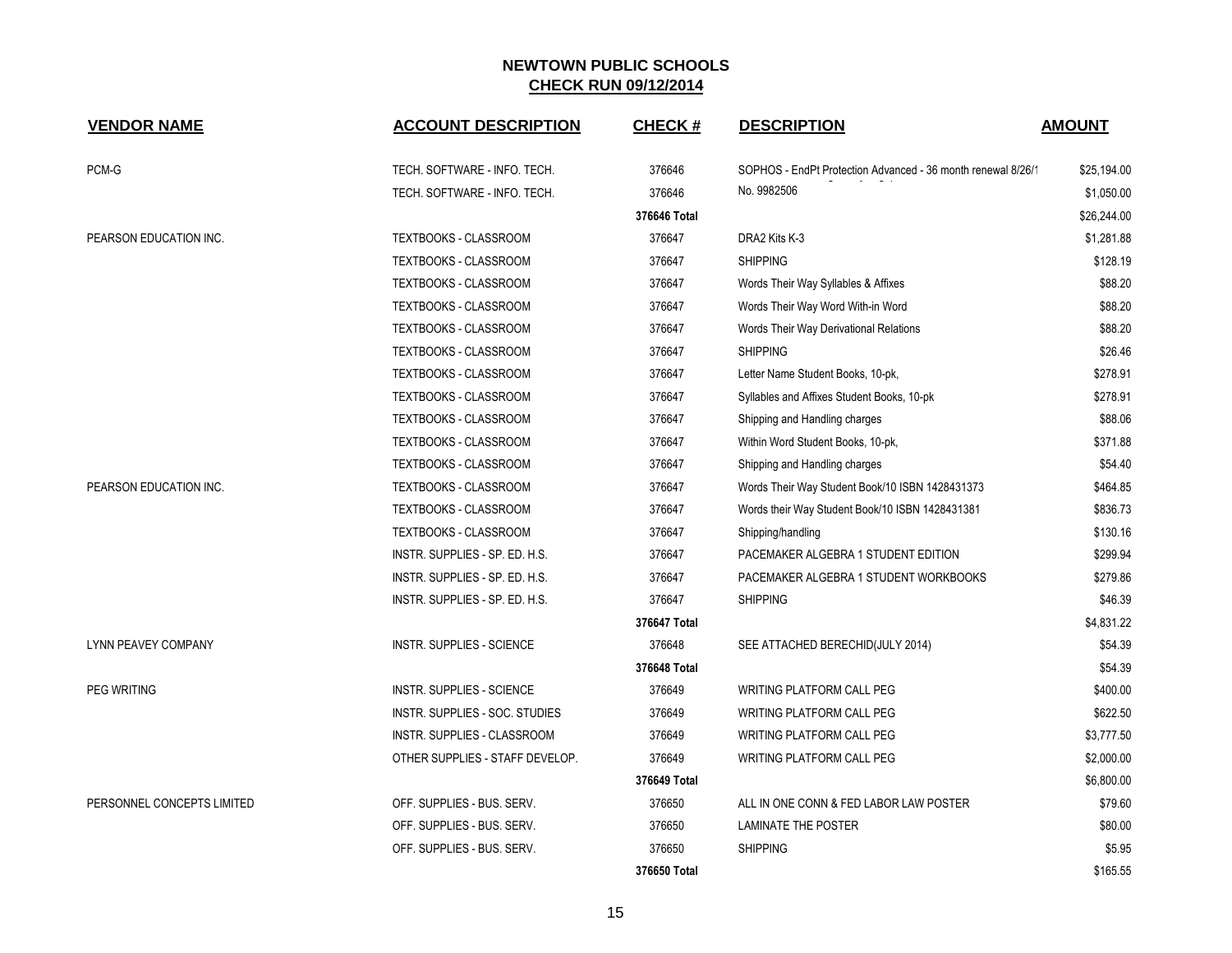| <b>VENDOR NAME</b>             | <b>ACCOUNT DESCRIPTION</b>           | <b>CHECK#</b> | <b>DESCRIPTION</b>                                 | <b>AMOUNT</b> |
|--------------------------------|--------------------------------------|---------------|----------------------------------------------------|---------------|
| <b>LISA PETROVICH</b>          | POSTAGE - ADMIN.                     | 376651        | MAILING STUDENT RECORDS                            | \$25.66       |
|                                | OFF. SUPPLIES - ADMIN.               | 376651        | SUPPLIES FOR 1ST DAY OF SCHOOL                     | \$125.90      |
|                                |                                      | 376651 Total  |                                                    | \$151.56      |
| PREMIER AGENDAS INC.           | PRINTING - CLASSROOM                 | 376652        | Student planners                                   | \$3,228.75    |
|                                | PRINTING - CLASSROOM                 | 376652        | Shipping and handling                              | \$384.00      |
|                                |                                      | 376652 Total  |                                                    | \$3,612.75    |
| <b>QUILL CORPORATION</b>       | OFF. SUPPLIES - ADMIN.               | 376653        | 2015 wall calendar                                 | \$12.79       |
|                                | INSTR. SUPPLIES - CLASSROOM          | 376653        | Bic Great Erase Dry Erase Markers                  | \$639.20      |
|                                | INSTR. SUPPLIES - CLASSROOM          | 376653        | Elmers glue sticks  Free shipping                  | \$479.60      |
|                                | INSTR. SUPPLIES - GUIDANCE           | 376653        | Color copy paper, Green & Orange                   | \$56.52       |
|                                |                                      | 376653 Total  |                                                    | \$1,188.11    |
| <b>RANGER RICK</b>             | INSTR. SUPPLIES - CLASSROOM          | 376654        | 2 years subscriptions                              | \$115.60      |
|                                |                                      | 376654 Total  |                                                    | \$115.60      |
|                                | INSTR. SUPPLIES - CLASSROOM          | 376655        | Ranger Rick                                        | \$75.00       |
|                                |                                      | 376655 Total  |                                                    | \$75.00       |
| <b>READ NATURALLY</b>          | <b>INSTR. SUPPLIES - CLASSROOM</b>   | 376656        | Words Per Minute Timer Item RN1072                 | \$80.00       |
|                                | INSTR. SUPPLIES - CLASSROOM          | 376656        | Shipping charge                                    | \$8.00        |
|                                |                                      | 376656 Total  |                                                    | \$88.00       |
| <b>REALLY GOOD STUFF INC.</b>  | INSTR. SUPPLIES - CLASSROOM          | 376657        | Book Buddy Book Bags # 161172                      | \$320.41      |
|                                | INSTR. SUPPLIES - CLASSROOM          | 376657        | shipping                                           | \$67.96       |
|                                | INSTR. SUPPLIES - LIFE MAN./CULINARY | 376657        | SELF ADGESIVE ROUNDED PENCIL CLIPS                 | \$17.98       |
|                                | INSTR. SUPPLIES - LIFE MAN./CULINARY | 376657        | DURABLE BOOK AND BINDER HOLDERS                    | \$48.74       |
|                                | INSTR. SUPPLIES - LIFE MAN./CULINARY | 376657        | REALLY GOOD STUFF ORGANIZER                        | \$62.99       |
|                                | INSTR. SUPPLIES - LIFE MAN./CULINARY | 376657        | <b>SHIPPING</b>                                    | \$18.16       |
|                                |                                      | 376657 Total  |                                                    | \$536.24      |
| RELIABLE OFFICE SUPPLIES       | OFF. SUPPLIES - ELEM.                | 376658        | Assorted Office Merchandise-see attached           | \$268.39      |
|                                |                                      | 376658 Total  |                                                    | \$268.39      |
| <b>RESOURCES FOR EDUCATORS</b> | INSTR. SUPPLIES - CLASSROOM          | 376659        | subscription to Math/Science Connection            | \$229.00      |
|                                |                                      | 376659 Total  |                                                    | \$229.00      |
| RESPONSIVE CLASSROOM           | INSTR. SUPPLIES - CLASSROOM          | 376660        | Child Development Pamphlets: Sixth Grade - English | \$229.50      |
|                                | INSTR. SUPPLIES - CLASSROOM          | 376660        | Child Development Pamphlets: Fifth Grade - English | \$214.20      |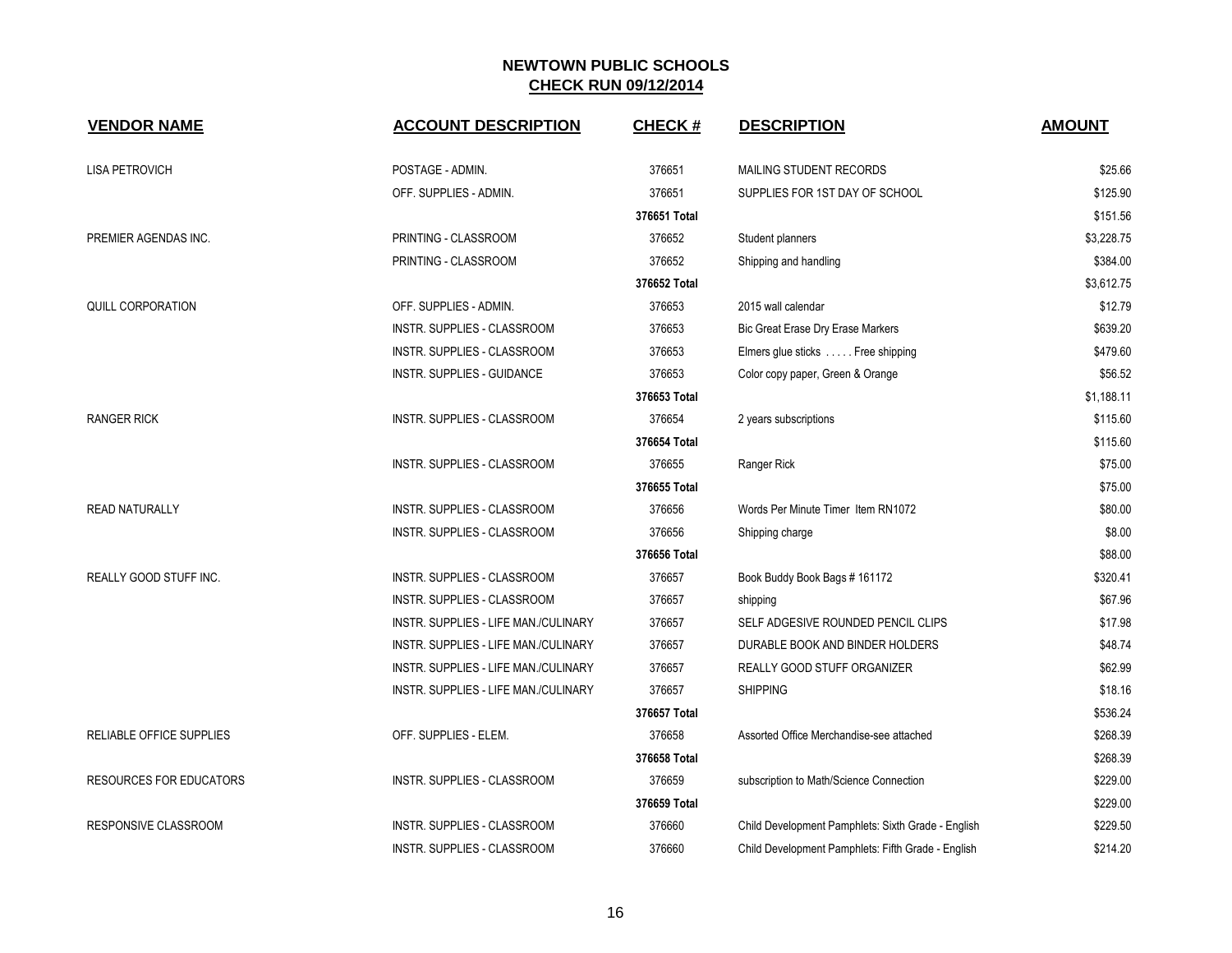| <b>VENDOR NAME</b>                   | <b>ACCOUNT DESCRIPTION</b>      | <b>CHECK#</b> | <b>DESCRIPTION</b>                              | <b>AMOUNT</b> |
|--------------------------------------|---------------------------------|---------------|-------------------------------------------------|---------------|
| RESPONSIVE CLASSROOM                 | INSTR. SUPPLIES - CLASSROOM     | 376660        | <b>SHIPPING</b>                                 | \$22.19       |
|                                      |                                 | 376660 Total  |                                                 | \$465.89      |
| S & S WORLDWIDE INC.                 | INSTR. SUPPLIES - P.E.          | 376661        | pe supplies see attached-no shipping            | \$363.89      |
|                                      |                                 | 376661 Total  |                                                 | \$363.89      |
| SAFEGUARD BUSINESS SYSTEMS           | OFF. SUPPLIES - BUS. SERV.      | 376662        | 10000 #10 WINDOW ENVELOPES                      | \$428.00      |
|                                      | OFF. SUPPLIES - BUS. SERV.      | 376662        | <b>SHIPPING</b>                                 | \$70.77       |
|                                      |                                 | 376662 Total  |                                                 | \$498.77      |
| ANDREW SAN ANGELO                    | MEMBERSHIPS - SOC. STUDIES      | 376663        | <b>MEMBERSHIP</b>                               | \$69.00       |
|                                      |                                 | 376663 Total  |                                                 | \$69.00       |
| <b>SCANTRON CORPORATION</b>          | <b>INSTR. SUPPLIES - MATH</b>   | 376664        | ANSWER SHEET B- 1-50-51-100-#19641              | \$427.50      |
|                                      | INSTR. SUPPLIES - MATH          | 376664        | AMSWER SHEET I- #72511                          | \$230.00      |
|                                      | <b>INSTR. SUPPLIES - MATH</b>   | 376664        | ANSWER SHEET A-#19639                           | \$264.00      |
|                                      | <b>INSTR. SUPPLIES - MATH</b>   | 376664        | <b>FREIGHT</b>                                  | \$76.31       |
|                                      |                                 | 376664 Total  |                                                 | \$997.81      |
| SCHOLASTIC INC                       | INSTR. SUPPLIES - CLASSROOM     | 376665        | subscriptions to Dyna Math, promotion code 4853 | \$83.88       |
|                                      | INSTR. SUPPLIES - CLASSROOM     | 376665        | shipping                                        | \$8.39        |
|                                      | INSTR. SUPPLIES - CLASSROOM     | 376665        | subscriptions to Scholastic Magazine            | \$380.00      |
|                                      | INSTR. SUPPLIES - CLASSROOM     | 376665        | shipping                                        | \$38.00       |
|                                      | INSTR. SUPPLIES - CLASSROOM     | 376665        | Subscriptions for Scholastic Magahi             | \$304.00      |
|                                      | INSTR. SUPPLIES - CLASSROOM     | 376665        | shipping                                        | \$30.40       |
|                                      | INSTR. SUPPLIES - CLASSROOM     | 376665        | subscriptions to Scholastic magazines           | \$323.00      |
|                                      | INSTR. SUPPLIES - CLASSROOM     | 376665        | shipping                                        | \$32.23       |
|                                      |                                 | 376665 Total  |                                                 | \$1,199.90    |
| <b>SCHOLASTIC INC</b>                | <b>TEXTBOOKS - READING</b>      | 376666        | Set up for orders throughout the year           | \$63.50       |
|                                      |                                 | 376666 Total  |                                                 | \$63.50       |
| <b>SCHOLASTIC LIBRARY PUBLISHING</b> | CONTRACTED SERV. - LIBRARY      | 376667        | BookFlix, TrueFlix, Grolier Multimedia          | \$1,265.00    |
|                                      |                                 | 376667 Total  |                                                 | \$1,265.00    |
| SCHOOL HEALTH CORPORATION            | MEDICAL SUPPLIES - NONPUBLIC    | 376668        | Acetaminophen/Childs = AK47003                  | \$55.40       |
|                                      | MEDICAL SUPPLIES - NONPUBLIC    | 376668        | Dukal Sponges#AK27388- (ST.Rose)                | \$19.50       |
|                                      | MEDICAL SUPPLIES - ELEM.        | 376668        | Ant-Acid Tablets-Ak44337-Fruit Flavour          | \$63.15       |
|                                      | <b>MEDICAL SUPPLIES - ELEM.</b> | 376668        | Liquid Ibuprofen-#AK34642                       | \$201.00      |
|                                      | MEDICAL SUPPLIES - ELEM.        | 376668        | Children's Chewable Grape Acetaminophen#AK44104 | \$21.70       |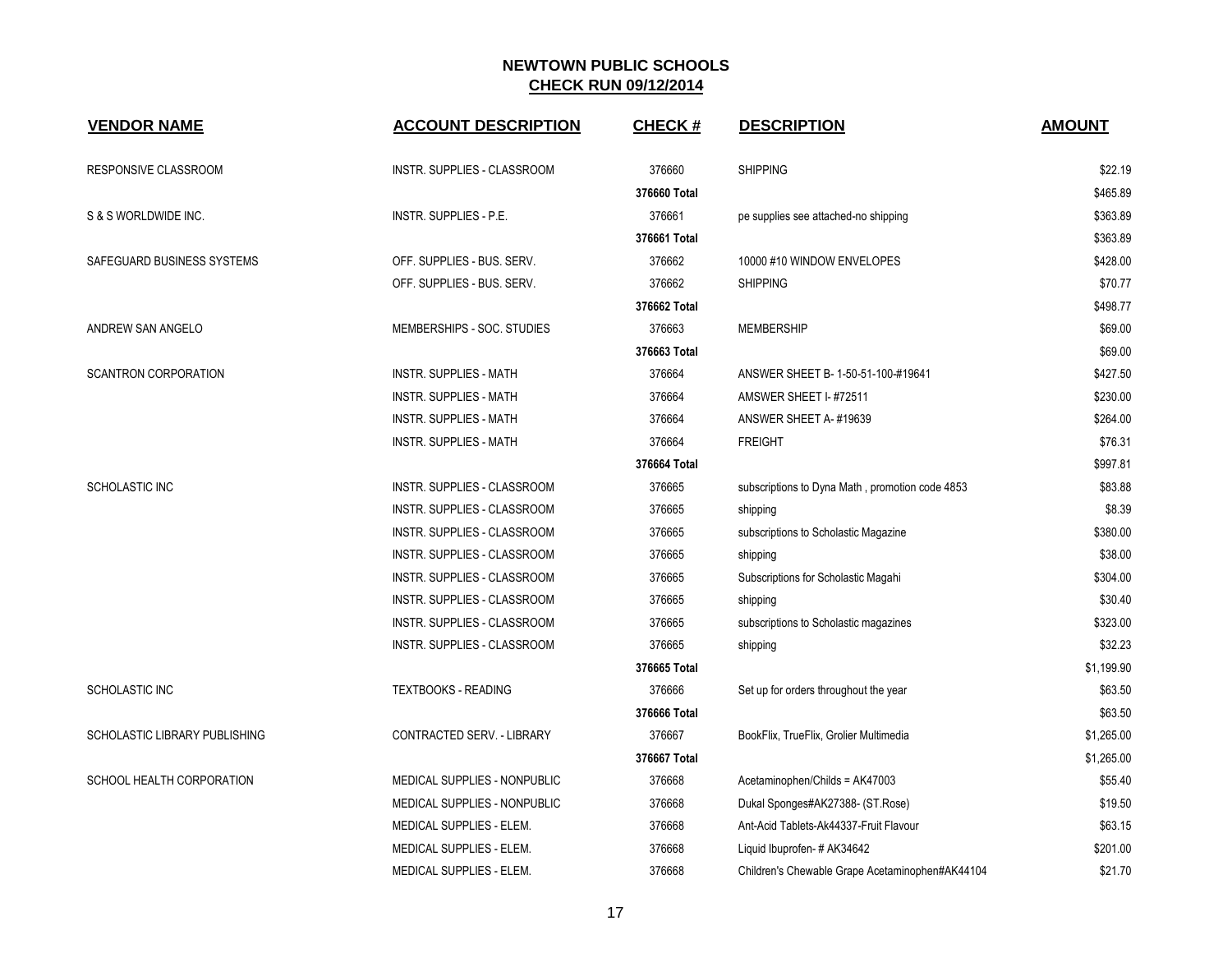| <b>VENDOR NAME</b>        | <b>ACCOUNT DESCRIPTION</b>      | <b>CHECK#</b> | <b>DESCRIPTION</b>                                   | <b>AMOUNT</b> |
|---------------------------|---------------------------------|---------------|------------------------------------------------------|---------------|
| SCHOOL HEALTH CORPORATION | MEDICAL SUPPLIES - ELEM.        | 376668        | Eyeglass Repair Kit-#Ak90078                         | \$10.04       |
|                           | <b>MEDICAL SUPPLIES - M.S.</b>  | 376668        | Ear Ease-# AK37016                                   | \$24.30       |
|                           | MEDICAL SUPPLIES - H.S.         | 376668        | Hygea Adult Washcloths-(for Tim) #AK49145            | \$33.00       |
|                           | MEDICAL SUPPLIES - H.S.         | 376668        | Toothetts Swabs - Ak47003 (for Patti C)              | \$27.70       |
|                           |                                 | 376668 Total  |                                                      | \$455.79      |
| <b>SCHOOL SPECIALTY</b>   | TEXTBOOKS - CLASSROOM           | 376669        | <b>Creative Teaching Guided Reading</b>              | \$61.62       |
|                           | TEXTBOOKS - CLASSROOM           | 376669        | <b>Creative Teaching Guided Reading</b>              | \$61.62       |
|                           | <b>TEXTBOOKS - CLASSROOM</b>    | 376669        | <b>Creative Teaching Guided Reading</b>              | \$61.62       |
|                           | INSTR. SUPPLIES - CLASSROOM     | 376669        | Writing Canter-double sided-(new) 071978             | \$431.96      |
|                           | INSTR. SUPPLIES - CLASSROOM     | 376669        | Bulletin board (3CD), 1065998, no shipping. Handling | \$342.86      |
|                           | INSTR. SUPPLIES - CLASSROOM     | 376669        | 2014 CT State Contract #12PSX0108                    | \$820.19      |
|                           | <b>INSTR. SUPPLIES - MATH</b>   | 376669        | BOOK CRB COMBO ITEM 1481867                          | \$44.64       |
|                           | <b>INSTR. SUPPLIES - MATH</b>   | 376669        | ERASER PENCIL CAP RED 1452929                        | \$149.92      |
|                           | INSTR. SUPPLIES - MATH          | 376669        | GEOBOARDS SET OF SIX -072249                         | \$92.88       |
|                           | <b>INSTR. SUPPLIES - MATH</b>   | 376669        | RUBBER BANDS ASSORTED COLORS-359985                  | \$9.11        |
|                           | <b>INSTR. SUPPLIES - MATH</b>   | 376669        | PAPER- 5 COLOR ASSORTED ASTROBRIGHTS                 | \$63.42       |
|                           | <b>INSTR. SUPPLIES - MATH</b>   | 376669        | PENCIL CUPS- GLUESTICKS- INDEX CARD-FOLDER           | \$1,473.38    |
|                           | INSTR. SUPPLIES - CLASSROOM     | 376669        | Swingline Full Strp 747 Staplers #9-061149-030       | \$69.93       |
|                           | INSTR. SUPPLIES - CLASSROOM     | 376669        | Classroom Storage Organizer #1362616, oak            | \$138.83      |
|                           | INSTR. SUPPLIES - CLASSROOM     | 376669        | Chart paper 24 x 36, lined, white #085335            | \$9.95        |
|                           |                                 | 376669 Total  |                                                      | \$3,831.93    |
| SCOLAB INC.               | <b>INSTR. SUPPLIES - MATH</b>   | 376670        | BUZZMATH PREMIUM SCHOOOL 2014/15                     | \$1,575.00    |
|                           | OTHER SUPPLIES - STAFF DEVELOP. | 376670        | BUZZMATH PREMIUM SCHOOOL 2014/15                     | \$1,575.00    |
|                           |                                 | 376670 Total  |                                                      | \$3,150.00    |
| SHI INTERNATIONAL CORP.   | EQUIPMENT - INFO. TECH.         | 376671        | ThinkPad X131e Intel 3367-CTO - Lenovo Part          | \$2,468.00    |
|                           |                                 | 376671 Total  |                                                      | \$2,468.00    |
| <b>SMILEMAKERS</b>        | MEDICAL SUPPLIES - ELEM.        | 376672        | Round tooth holders-#TOTH                            | \$17.98       |
|                           | MEDICAL SUPPLIES - ELEM.        | 376672        | 1 pkg of Tooth back pack pulls. DEN 12               | \$12.99       |
|                           | MEDICAL SUPPLIES - ELEM.        | 376672        | Tooth Treasure chest-pkg- 144-#TC                    | \$9.99        |
|                           | MEDICAL SUPPLIES - ELEM.        | 376672        | <b>FREIGHT</b>                                       | \$4.99        |
|                           |                                 | 376672 Total  |                                                      | \$45.95       |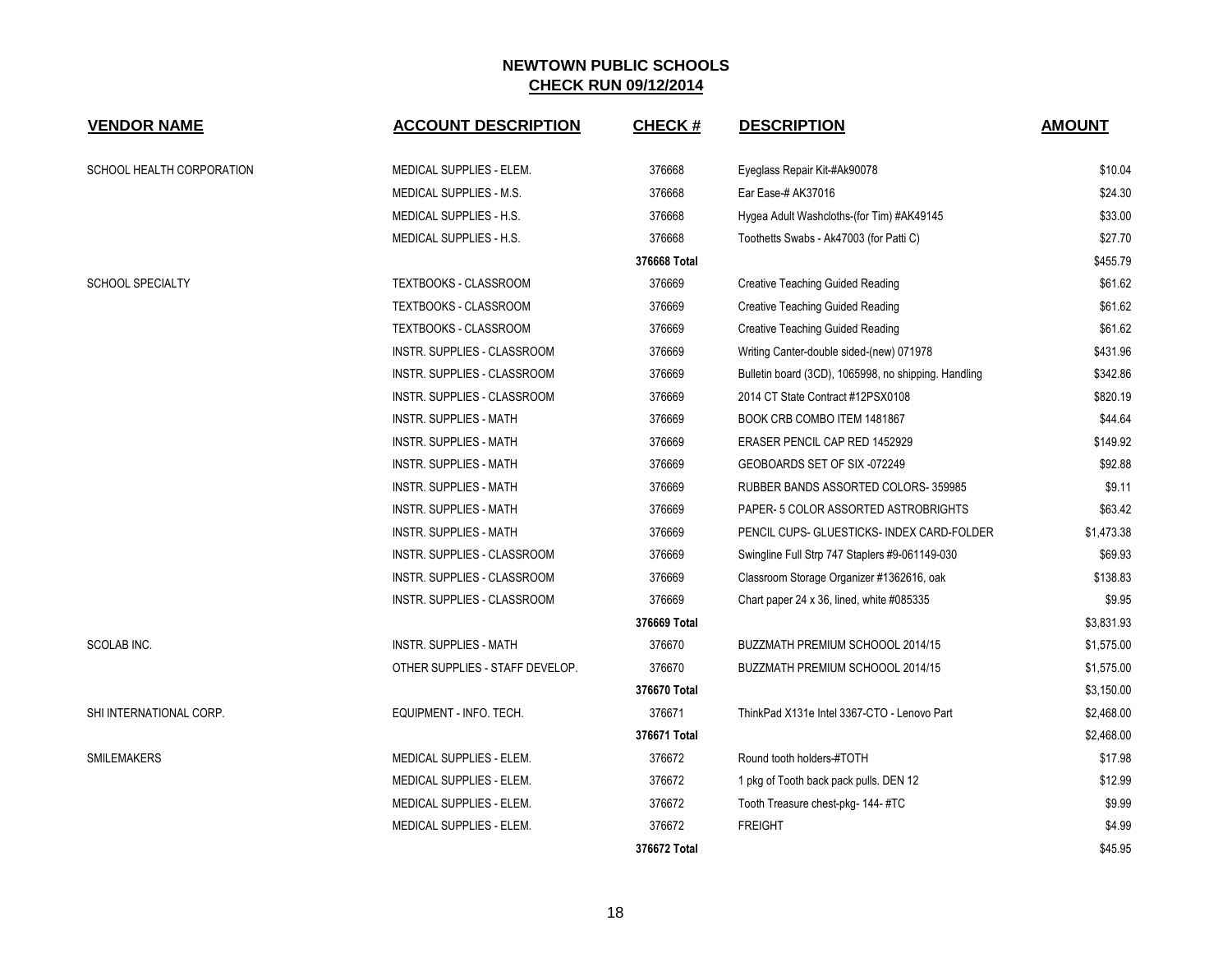| <b>VENDOR NAME</b>              | <b>ACCOUNT DESCRIPTION</b>        | <b>CHECK#</b> | <b>DESCRIPTION</b>                                                | <b>AMOUNT</b> |
|---------------------------------|-----------------------------------|---------------|-------------------------------------------------------------------|---------------|
| SOUND ADVICE, INC               | <b>REPAIRS - MUSIC</b>            | 376673        | REPAIRS OF CHORUS ROOM PIANO                                      | \$430.00      |
|                                 |                                   | 376673 Total  |                                                                   | \$430.00      |
| SOUTH WEST CONFERENCE INC.      | MEMBERSHIPS - ADMIN.              | 376674        | SWC MEMBERSHIP 2014-2015                                          | \$2,550.00    |
|                                 |                                   | 376674 Total  |                                                                   | \$2,550.00    |
| SOUTHBURY PRINTING CENTRE, INC. | PRINTING - ADMIN.                 | 376675        | Printed school letterhead per attached quote, #E9807. Free shippi | \$228.90      |
|                                 | OFF. SUPPLIES - PUPIL SERV.       | 376675        | PUPIL SERVICES STATIONARY                                         | \$324.32      |
|                                 |                                   | 376675 Total  |                                                                   | \$553.22      |
| STADIUM SYSTEM, INC.            | <b>INSTR. SUPPLIES - SPORTS</b>   | 376676        | FOOTBALL UNIFORMS-PADS-BAGS                                       | \$2,509.50    |
|                                 |                                   | 376676 Total  |                                                                   | \$2,509.50    |
| SUNGARD PUBLIC SECTOR INC.      | PROF. SERV. - BUS. SERV           | 376677        | COMPUTER SERVICES & UPDATES 2014/15                               | \$1,055.28    |
|                                 |                                   | 376677 Total  |                                                                   | \$1,055.28    |
| TAX COLLECTOR NEWTOWN           | CAPITAL IMP. - SEWER HAW.         | 376678        | SEWER ASSESSMENT HAW                                              | \$12,990.31   |
|                                 | CAPITAL IMP. - SEWER RIS.         | 376678        | SEWER ASSESSMENT RIS                                              | \$48,110.78   |
|                                 | CAPITAL IMP. - SEWER M.S.         | 376678        | SEWER ASSESSMENT MS                                               | \$26,778.76   |
|                                 | CAPITAL IMP. - SEWER H.S.         | 376678        | SEWER ASSESSMENT H/S                                              | \$20,903.52   |
|                                 |                                   | 376678 Total  |                                                                   | \$108,783.37  |
| TAX COLLECTOR NEWTOWN           | SEWER OPERATION & MAINT.          | 376679        | SEWER USED H/S                                                    | \$5,959.35    |
|                                 | SEWER OPERATION & MAINT.          | 376679        | SEWER USE M/S                                                     | \$1,556.44    |
|                                 | SEWER OPERATION & MAINT.          | 376679        | SEWER USE S/H                                                     | \$36.54       |
|                                 | SEWER OPERATION & MAINT.          | 376679        | SEWER USE HAW                                                     | \$532.84      |
|                                 |                                   | 376679 Total  |                                                                   | \$8.085.17    |
| TEACHER DIRECT LLC              | INSTR. SUPPLIES - CLASSROOM       | 376680        | magnetic spring clips # 330-68520 CLI                             | \$39.84       |
|                                 | INSTR. SUPPLIES - CLASSROOM       | 376680        | Wiggle Eyes In Stacking Storage Cont. #330-3407ck                 | \$35.52       |
|                                 | INSTR. SUPPLIES - CLASSROOM       | 376680        | Big Huge Fingerprint Paper Kids #330-75401R                       | \$53.92       |
|                                 |                                   | 376680 Total  |                                                                   | \$129.28      |
| TEACHING BOOKS.NET LLC          | <b>CONTRACTED SERV. - LIBRARY</b> | 376681        | teaching books renewal-no shipping                                | \$500.00      |
|                                 |                                   | 376681 Total  |                                                                   | \$500.00      |
| <b>TESTA REFRIGERATION, LLC</b> | REPAIRS - CAFETERIA               | 376682        | REPLACED DOOR                                                     | \$381.42      |
|                                 | <b>REPAIRS - CAFETERIA</b>        | 376682        | <b>CLEAN ALL CONDENSER</b>                                        | \$178.50      |
|                                 | <b>REPAIRS - CAFETERIA</b>        | 376682        | <b>CLAN ALL CONDENSER</b>                                         | \$202.50      |
|                                 | <b>REPAIRS - CAFETERIA</b>        | 376682        | <b>CLAN ALL CONDENSER</b>                                         | \$286.00      |
|                                 | <b>REPAIRS - CAFETERIA</b>        | 376682        | <b>CLAN ALL CONDENSER</b>                                         | \$274.00      |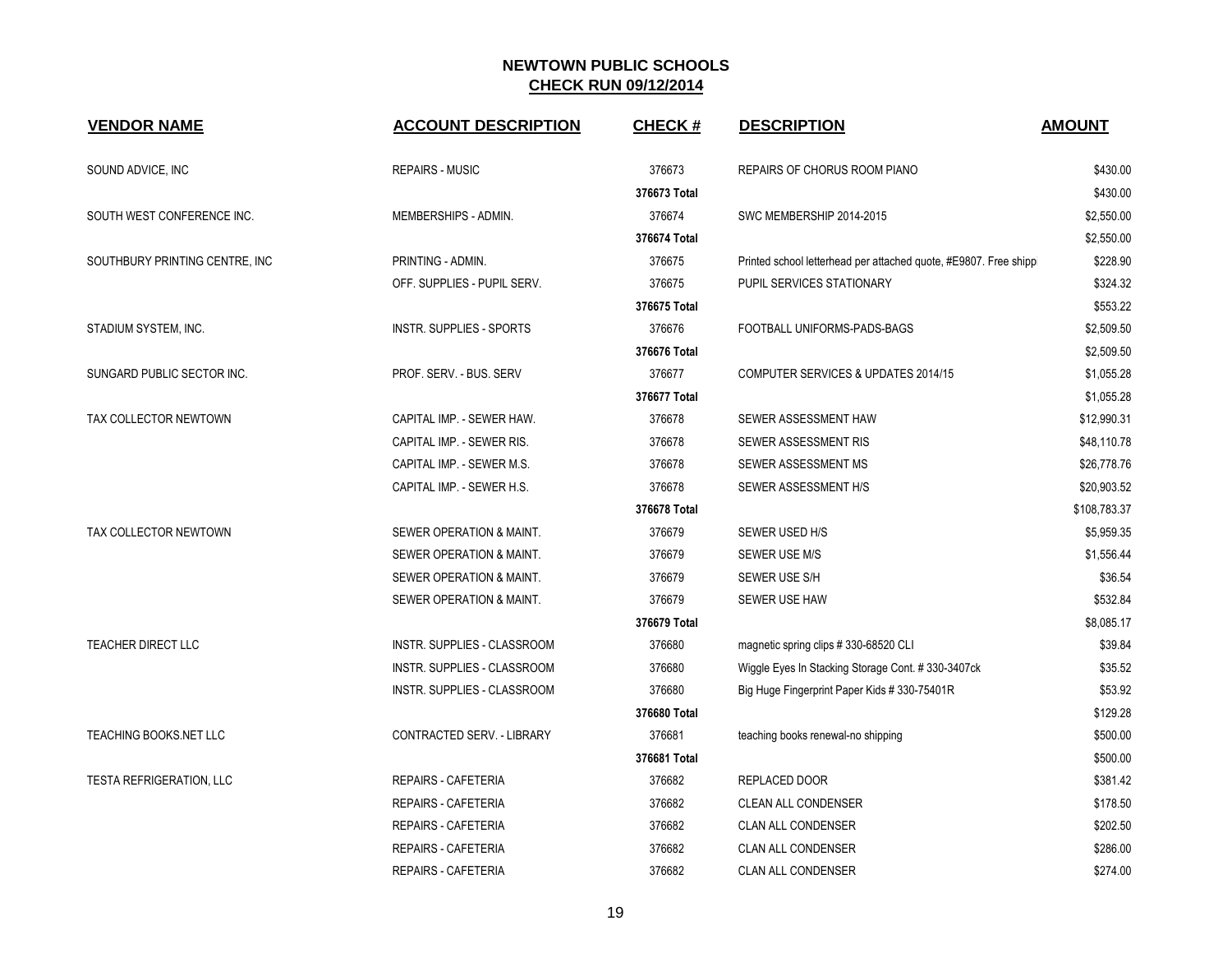| <b>VENDOR NAME</b>              | <b>ACCOUNT DESCRIPTION</b>         | <b>CHECK#</b> | <b>DESCRIPTION</b>                                 | <b>AMOUNT</b> |
|---------------------------------|------------------------------------|---------------|----------------------------------------------------|---------------|
| <b>TESTA REFRIGERATION, LLC</b> | <b>REPAIRS - CAFETERIA</b>         | 376682        | <b>CLEAN ALL CONDESORS</b>                         | \$261.00      |
|                                 | <b>REPAIRS - CAFETERIA</b>         | 376682        | REPAIR SERV WALKIN FREEZER                         | \$1,470.00    |
|                                 | REPAIRS - CAFETERIA                | 376682        | CONDENSING UNIT LZT055L6CFM                        | \$4,800.00    |
|                                 | REPAIRS - CAFETERIA                | 376682        | BOOM TRUCK TO LIFT UNIT TO ROOF                    | \$1,200.00    |
|                                 | REPAIRS - CAFETERIA                | 376682        | <b>EVAPORATOR BLOWER</b>                           | \$2,017.27    |
|                                 |                                    | 376682 Total  |                                                    | \$11,070.69   |
| <b>JACOB THOMAS</b>             | <b>INSTR. SUPPLIES - ENGLISH</b>   | 376683        | <b>POSTERS</b>                                     | \$18.96       |
|                                 |                                    | 376683 Total  |                                                    | \$18.96       |
| <b>MELISSA THORPE</b>           | INSTR. SUPPLIES - CLASSROOM        | 376684        | <b>CLASSROOM SUPPLIES</b>                          | \$100.00      |
|                                 |                                    | 376684 Total  |                                                    | \$100.00      |
| THYSSENKRUPP ELEVATOR CORP      | <b>B&amp;G CONTRACTED SERV.</b>    | 376685        | ELEVATOR SVC CONTRACT - CHALK HILL 2014-2015       | \$180.68      |
|                                 | <b>B&amp;G CONTRACTED SERV.</b>    | 376685        | ELEVATOR MAINT AGREEMENT - NHS (3 ELEVATORS        | \$2,392.80    |
|                                 |                                    | 376685 Total  |                                                    | \$2,573.48    |
| <b>CARLA TISCHIO</b>            | STAFF TRAVEL - CLASSROOM           | 376686        | <b>TRAIN</b>                                       | \$21.25       |
|                                 | <b>INSTR. SUPPLIES - CLASSROOM</b> | 376686        | <b>READING WORKSHOP</b>                            | \$1,101.89    |
|                                 |                                    | 376686 Total  |                                                    | \$1,123.14    |
| TOM'S SERVICE LLC               | <b>REPAIRS - CAFETERIA</b>         | 376687        | PITCO FRYER REPAIR                                 | \$240.00      |
|                                 | REPAIRS - CAFETERIA                | 376687        | SOUTHBEND C-OVEN REPAIR                            | \$287.50      |
|                                 | <b>REPAIRS - SCIENCE</b>           | 376687        | REPAIRS TO CHEM PREP ROOM DISHWASHER               | \$692.00      |
|                                 | REPAIRS - CAFETERIA                | 376687        | <b>HINGE KIT</b>                                   | \$450.00      |
|                                 | <b>REPAIRS - CAFETERIA</b>         | 376687        | LABOR 1.5HR                                        | \$112.50      |
|                                 | <b>REPAIRS - CAFETERIA</b>         | 376687        | <b>FREIGHT</b>                                     | \$20.00       |
|                                 |                                    | 376687 Total  |                                                    | \$1,802.00    |
| TOWN OF NEWTOWN                 | <b>DENTAL CLAIMS</b>               | 376688        | DENTAL INSURANCE - SELF FUNDEDSEPT 1 2014          | \$67,378.25   |
|                                 |                                    | 376688 Total  |                                                    | \$67,378.25   |
| <b>US GAMES</b>                 | INSTR. SUPPLIES - P.E.             | 376689        | See attached: fleece balls, flex balls, stop watch | \$762.44      |
|                                 |                                    | 376689 Total  |                                                    | \$762.44      |
| USPS-HASLER (C/O)               | POSTAGE - BUS. SERV.               | 376690        | POSTAGE FOR METER C/O 2014/15                      | \$1,000.00    |
|                                 |                                    | 376690 Total  |                                                    | \$1,000.00    |
| <b>MARY ELLEN VASSALLO</b>      | STAFF TRAIN. - PUPIL SERV.         | 376691        | TRAVEL JULY 2014                                   | \$36.96       |
|                                 |                                    | 376691 Total  |                                                    | \$36.96       |